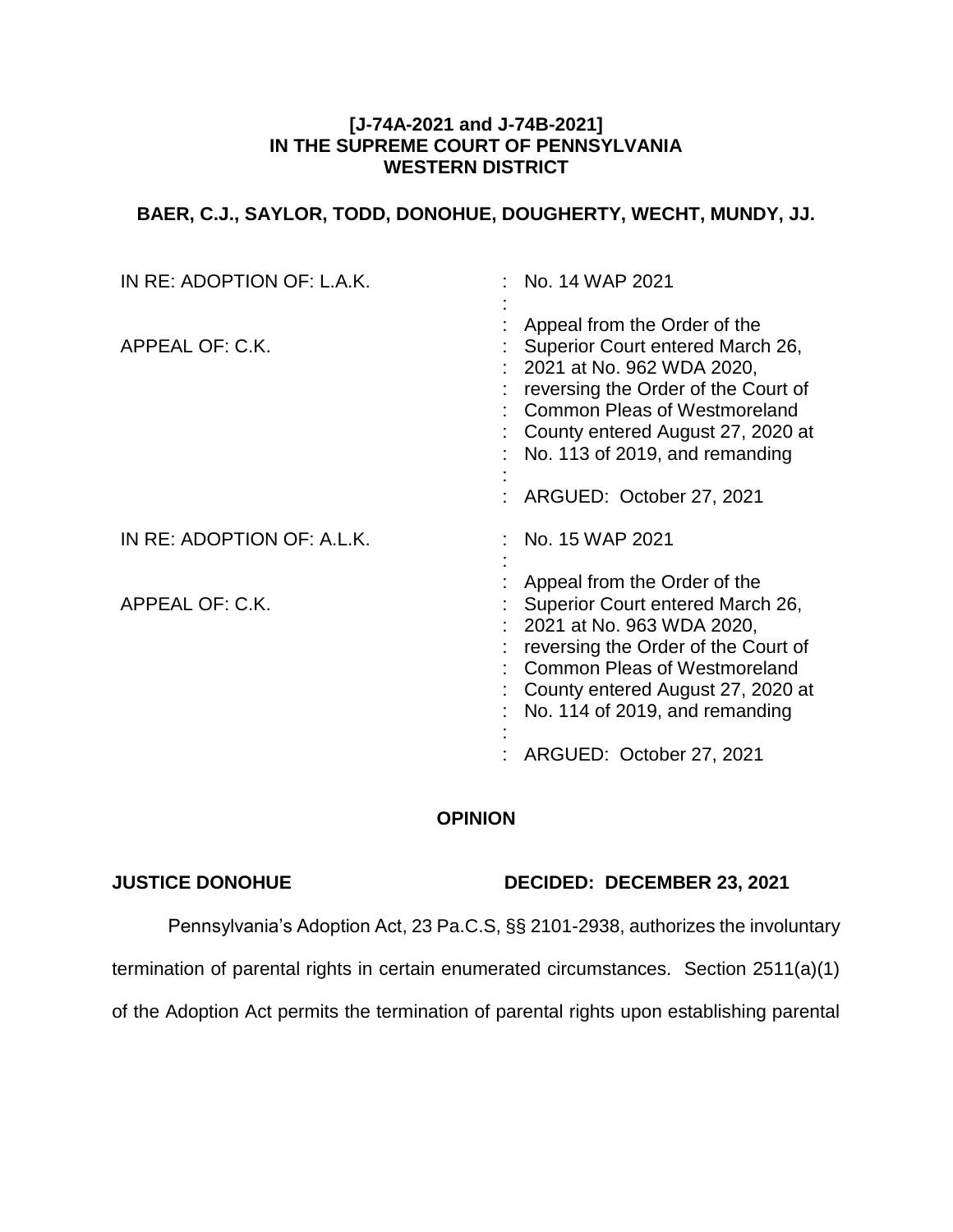abandonment. 23 Pa.C.S.  $\S$  2511(a)(1).<sup>1</sup> In this case, the trial court denied a petition seeking the termination of parental rights based on Section  $2511(a)(1)$  and  $(2)^2$  and the Superior Court reversed with respect to Section 2511(a)(1). In this discretionary appeal, we consider whether the Superior Court erred in its review of the trial court's determination. We further consider whether evidence of a parent's efforts to achieve sobriety can defeat a claim of parental abandonment. We recognize that alcohol addiction can present a barrier to fulfilling parental obligations and as such, the determination of whether efforts to overcome the barrier are sufficient to overcome a finding of parental abandonment under Section 2511(a)(1) of the Adoption Act is a factspecific determination that rests within the discretion of the trial court. Because the Superior Court exceeded its scope of review in this case, we reverse its determination

 $2$  2511(a)(2) provides:

 $\overline{a}$ 

\* \* \*

23 Pa.C.S. § 2511(a)(2).

<sup>1</sup> As discussed in more detail *infra*, parental abandonment is found upon proof that "[t]he parent by conduct continuing for a period of at least six months immediately preceding the filing of the petition either has evidenced a settled purpose of relinquishing parental claim to a child or has refused or failed to perform parental duties." 23 Pa.C.S. § 2511(a)(1).

**<sup>(</sup>a) General rule.--**The rights of a parent in regard to a child may be terminated after a petition filed on any of the following grounds:

<sup>(2)</sup> The repeated and continued incapacity, abuse, neglect or refusal of the parent has caused the child to be without essential parental care, control or subsistence necessary for his physical or mental well-being and the conditions and causes of the incapacity, abuse, neglect or refusal cannot or will not be remedied by the parent.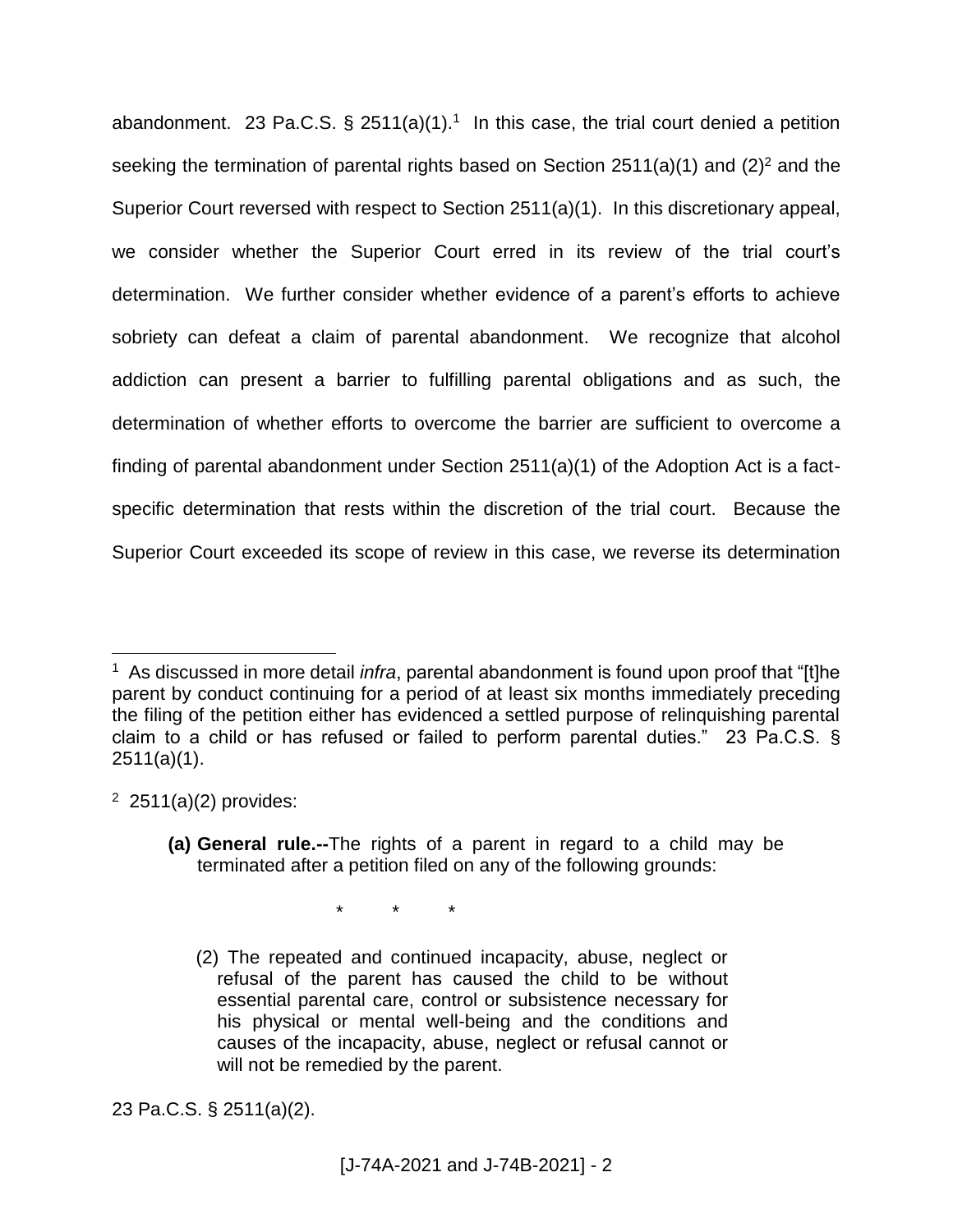and remand the case to the Superior Court with instructions to reinstate the order of the trial court.

### **I. Background**

C.K. ("Father") is an alcoholic. By the age of thirteen, he was drinking to the point of blacking out. N.T., 7/22/2020, at 67. His uncontrollable drinking continued through his early adulthood and his marriage to A.G. ('Mother"), with whom he shares two children. *Id.* at 68. Largely as a result of Father's alcoholism, Mother and Father separated in 2015 and divorced in 2017. *Id.* at 8. At the time Mother and Father separated, L.A.K. was three years old and A.L.K. was seven months old. *Id.* at 9. Following separation, Mother retained custody of the children. Father last saw the children in January 2016. *Id.* at 10. In March 2016, a custody order was entered, providing Father with supervised visitation with the children in the presence of a therapist, for which he had to bear the cost. Father never exercised his rights under this order. He testified that he could not afford to pay for the visitation sessions and he did not want the children to see him grappling with his addiction. *Id.* at 103-04; Trial Court Opinion, 10/23/2020, at 3. Mother candidly testified at the trial that it was best for the children that Father was not involved in their lives while he was in the depths of his addiction N.T., 7/22/2020, at 28.

Mother does not dispute the severity of Father's alcoholism. She was aware of Father's struggles with alcohol prior to their marriage and testified that it was "a good thing" that Father did not have contact with the children while he was struggling to become sober. *Id.* at 27-28. Between the date the parties separated in 2015 and October 2018, Father's alcoholism controlled his life. His mother ("Paternal Grandmother") permitted Father to live in her home for a time, but she eventually kicked him out because of his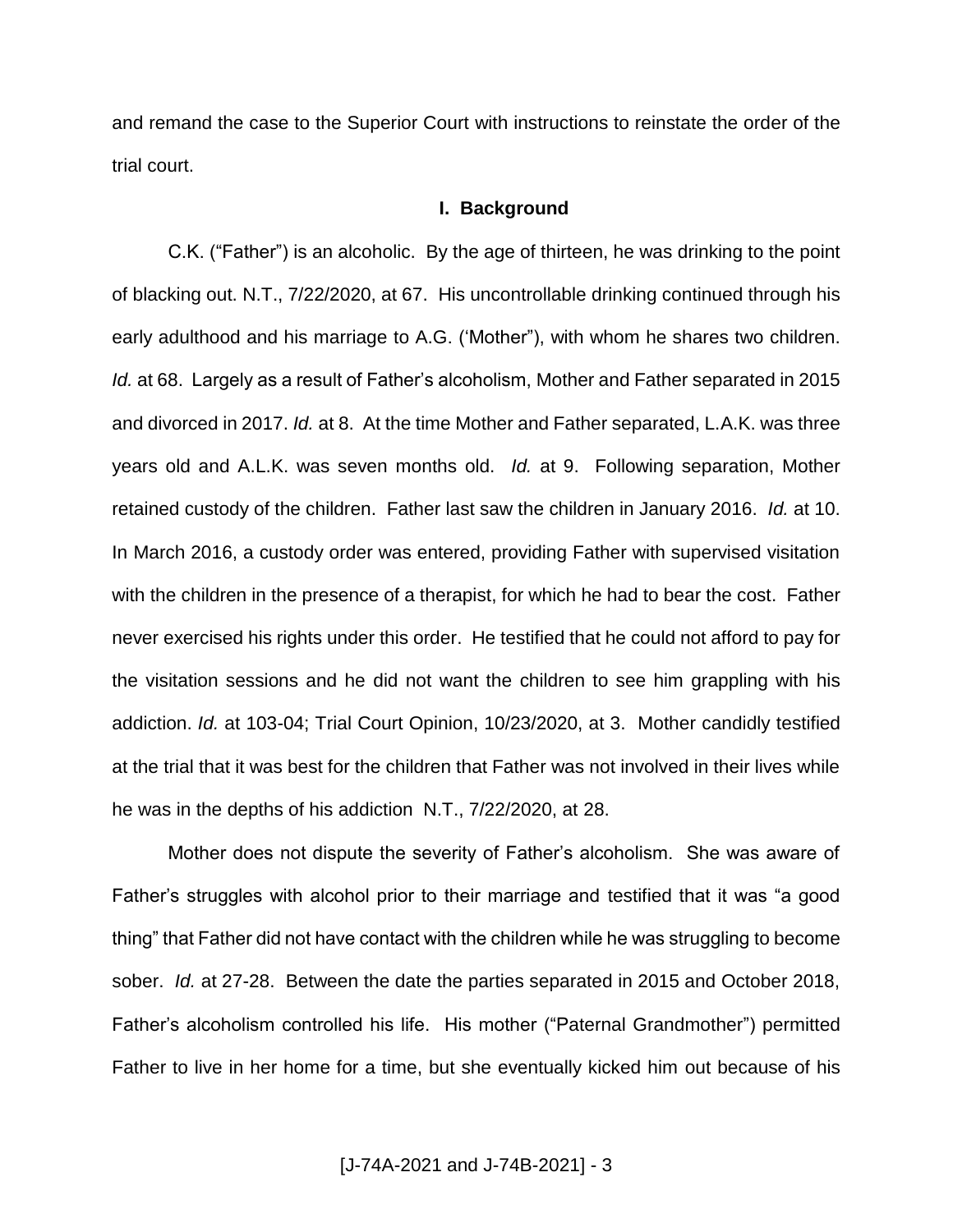drinking and the physical destruction to her house that he caused when drinking. *Id.* at 139-40. During that time, he lost his driver's license and nursing license and experienced periods of homelessness and unemployment. Father attended two inpatient treatment centers and at least five detoxification programs. Father's last hospitalization for alcoholrelated issues occurred in October 2018. This was, according to Father, when he hit "rock bottom." *Id.* at 75, 80. At that time, Father's withdrawal symptoms, including seizures and hallucinations, intensified and were more severe than they had ever been. *Id.* at 80.

Upon his discharge from that hospitalization in October 2018, Father attended ninety Alcoholics Anonymous meetings in ninety days, and at the time of the termination hearing in July 2020, Father estimated that he had attended more than 500 meetings. Father also attended Celebrate Recovery for a period of time, a program similar to Alcoholics Anonymous also aimed at maintaining sobriety. In his previous attempts at sobriety, Father would take on "too much, too fast," which would lead to a relapse within a period of months. *Id.* at 87, 121. Because he did not want to risk traumatizing the children by coming in and out of their lives, he decided to wait until he achieved a year of sobriety before making contact with them. *Id.* at 87. Father conceived the idea to wait for a year of sobriety from his familiarity with the Alcoholics Anonymous program, as it frequently uses a year of sobriety as a benchmark for resuming various activities, such as dating. *Id.* Once he obtained a full year of sobriety, Father "was confident enough that [he] could keep it and move forward with seeing [his] children at that point." *Id.* at 87- 88. On October 23, 2019, a few days after marking a year of sobriety, Father filed his petition seeking to modify the custody order. *Id.* at 94-95. As a result of this filing, a custody conciliation was scheduled for December 19, 2019.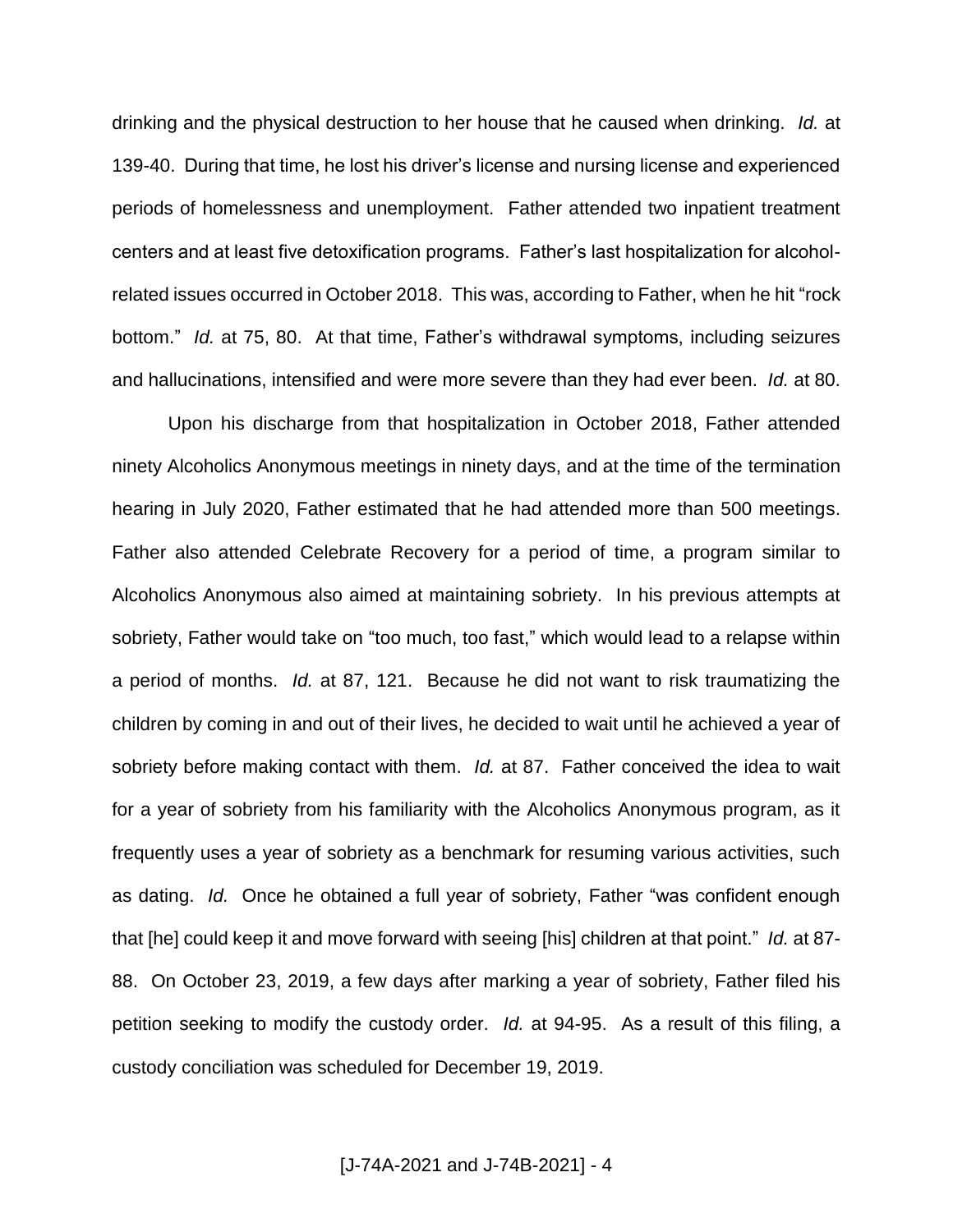Mother and Stepfather (sometimes collectively referred to as "Appellees) have lived with the children, as well as Stepfather's son from a previous relationship, since 2017. *Id.* at 17. Mother and Stepfather married in the summer of 2019, and in furtherance of their efforts to blend their families, they decided that Stepfather would adopt L.A.K. and A.L.K. and Mother would adopt Stepfather's son. *Id.* at 20. Following Mother's separation from Father, Mother allowed Paternal Grandmother to regularly spend time with the children in Paternal Grandmother's home. Typically, Paternal Grandmother would pick the children up from daycare and keep them until Mother finished work or otherwise have the children spend the night in her home. *Id.* at 28-29, 144. Shortly before ending all contact, in September 2019, Mother conditioned Paternal Grandmother's time with the children on the agreement that she would not discuss the children with Father or share photographs and videos of the children with Father. *Id.* at 147-48. Mother ceased all contact between Paternal Grandmother and the children in October 2019. *Id.* at 30-31.

On October 31, 2019, Mother and Stepfather filed petitions seeking to terminate Father's parental rights alleging both parental abandonment and parental incapacity on Father's part. Although filed only days apart, Mother and Stepfather deny that they filed these petitions in response to Father's request to modify the custody order. 3 *Id.* at 57. At

 $3$  Although Mother and Stepfather filed the petitions to terminate Father's parental rights one week after Father filed a petition to modify the custody order, our decision in this case is not influenced in any respect by this Court's admonition against gamesmanship in *In re Adoption of M.R.D.*, 145 A.3d 1117, 1129 (Pa. 2016). Father has not alleged that any gamesmanship took place and Mother testified regarding the coincidental nature of the filings just one week apart. N.T., 7/22/2020, at 20, 56-57. Moreover, unlike the facts presented in *M.R.D*., where the unmarried mother who petitioned for the termination of father's parental rights, sought to retain her parental rights, and the prospective adoptive parent was the children's maternal grandfather, i.e., the mother's father, *M.R.D.*, 145 A.3d at 1118, this case presents no clear indicia of a misuse of adoption proceedings. This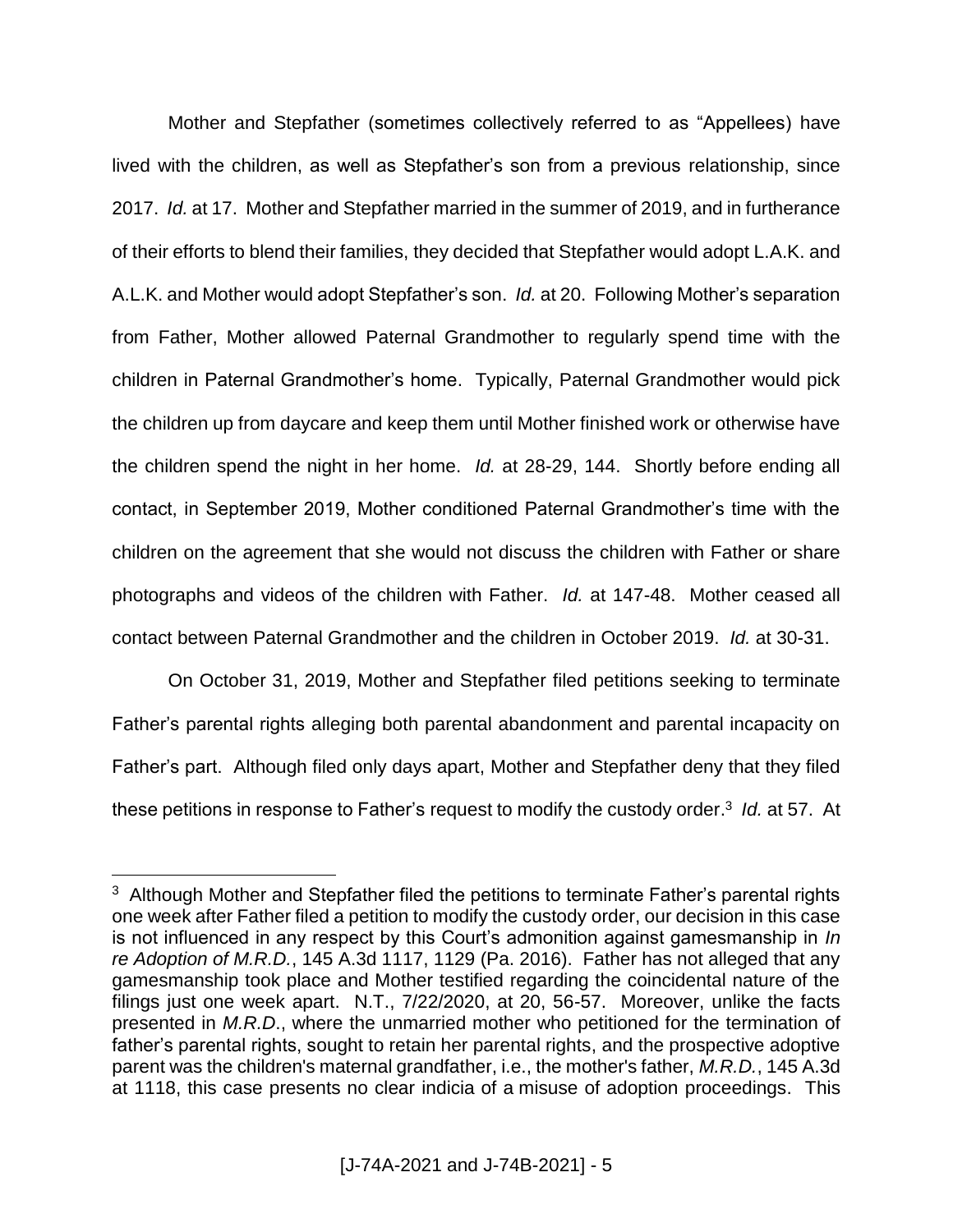the hearing in this matter, Mother and Stepfather explained that they first discussed the process to terminate Father's parental rights with counsel in August 2019, and they attribute the delay in filing to their busy summer schedule and the time and effort it took to locate all of the information needed. *Id.* at 20, 56-57. Notwithstanding the filing of the termination petitions, the previously scheduled custody conciliation occurred in December 2019 and resulted in an order providing for reunification therapy between Father and the children. The order further provided, however, that the implementation of the reunification efforts would be stayed until the adjudication of the petitions to terminate Father's parental rights. *See* Trial Court Order, 12/18/2019, at 3.

The hearing on the termination petitions occurred in July 2020, at which Mother, Father, Stepfather and Paternal Grandmother testified to the circumstances described above. Also relevant for our purposes, Mother testified that A.K. does not know who Father is and that L.A.K. only has a "brief recollection" of Father. *Id.* at 22. Mother believes that the children are physically and mentally healthy and well-adjusted, and that it would be detrimental to their emotional stability for Father to be reintroduced into their lives. *Id.* at 23-24. Mother explained that the children "have grown comfortable and really bonded with us as a family" and that she was "concerned about how it would affect them and their relationship with [Stepfather], their relationship with me" if a relationship with Father were reestablished. *Id.* at 24. Mother harbors some fear for the children's physical safety with Father, as in the past she would return home to find Father passed out and

case instead involves a traditional stepparent adoption and there is no evidence that the termination petitions were filed as a pretext to remove the case from the custody court. Indeed, the custody proceeding continued in tandem with the termination proceeding and the trial court relied on the procedures put in place by the custody court as a backstop for its conclusions.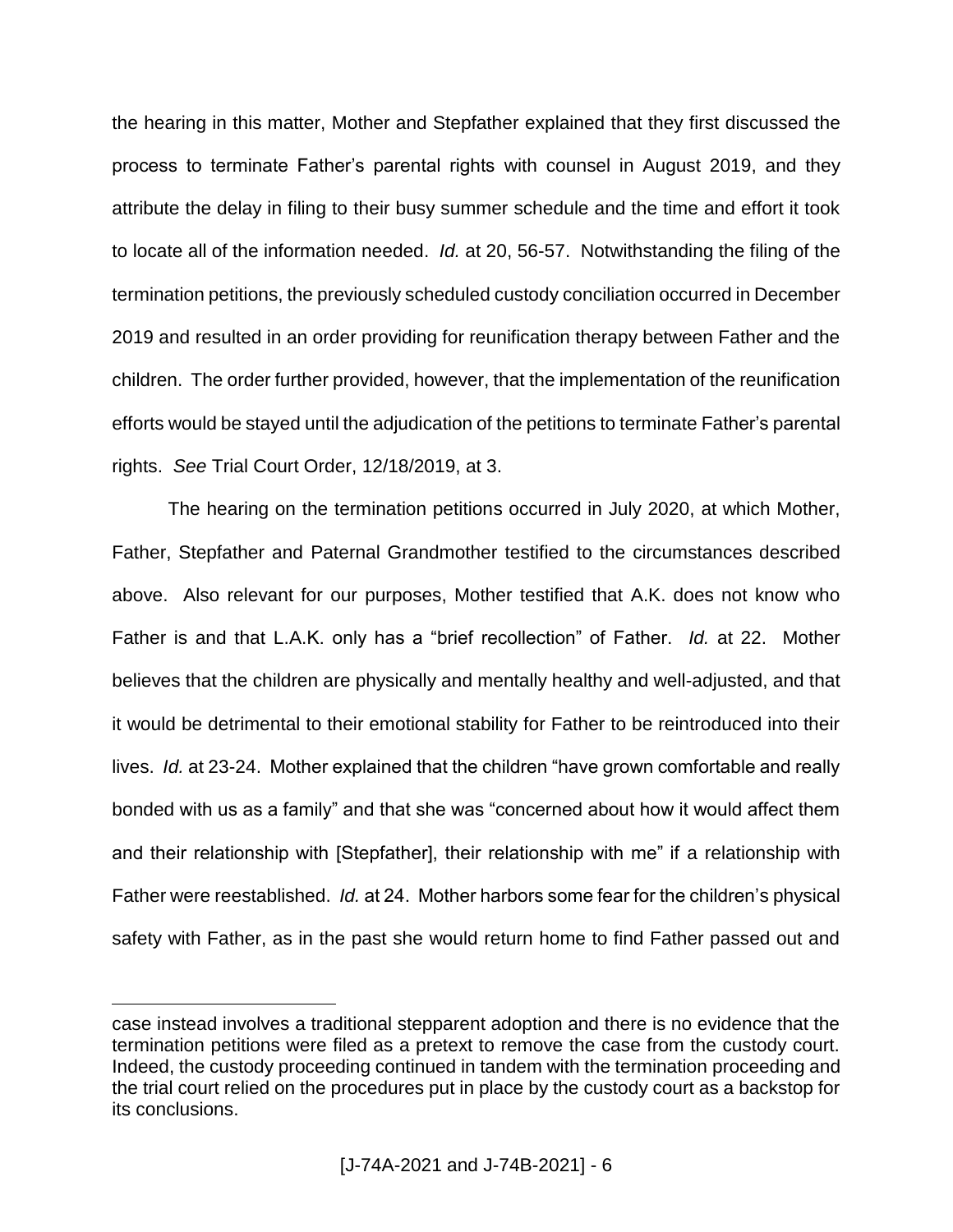the children crying. *Id.* Mother denied ever witnessing anything that would suggest that either child has a bond with Father. She believes that termination of Father's rights would be in the children's best interests. *Id.* at 24-25. Stepfather testified that L.A.K. has occasionally expressed memories of "old dad" and asked where "old dad" is. *Id.* at 58. Stepfather believes that he and the children share a bond and that reintroducing Father to the children would cause them anxiety and confusion. *Id.* at 59. He, like Mother, believes that terminating Father's rights would serve the children's best interests. *Id.* at 60. Legal counsel for the children testified that he met with the children for approximately one hour, during which time he asked the children questions about their family. *Id.* at 151. During the interview, A.K. gave no indication that she knew who Father was. *Id.* at 152. After some prompting, L.A.K. identified Father as "old dad," although he could not recall when he last saw him. *Id.* The guardian ad litem acknowledged Father's sobriety but questioned his commitment to it. *Id.* at 154-57. She further expressed her belief that the children are in a "stable situation," that Father's desire to reestablish contact at this juncture of his life is selfish, and that termination of his parental rights would be in the children's best interest. *Id.* at 158-59.

After hearing the evidence as presented, the trial court ultimately denied the petitions, concluding that Appellees failed to establish that termination of Father's parental rights was warranted by clear and convincing evidence under any of the relevant statutory provisions. The trial court recognized that while termination is appropriate under Section 2511(a)(1) when a parent has not maintained contact with a child for a period of six months prior to the filing of the termination petition, the court also had to consider any barriers to contact that the parent faced and the parent's efforts to overcome any such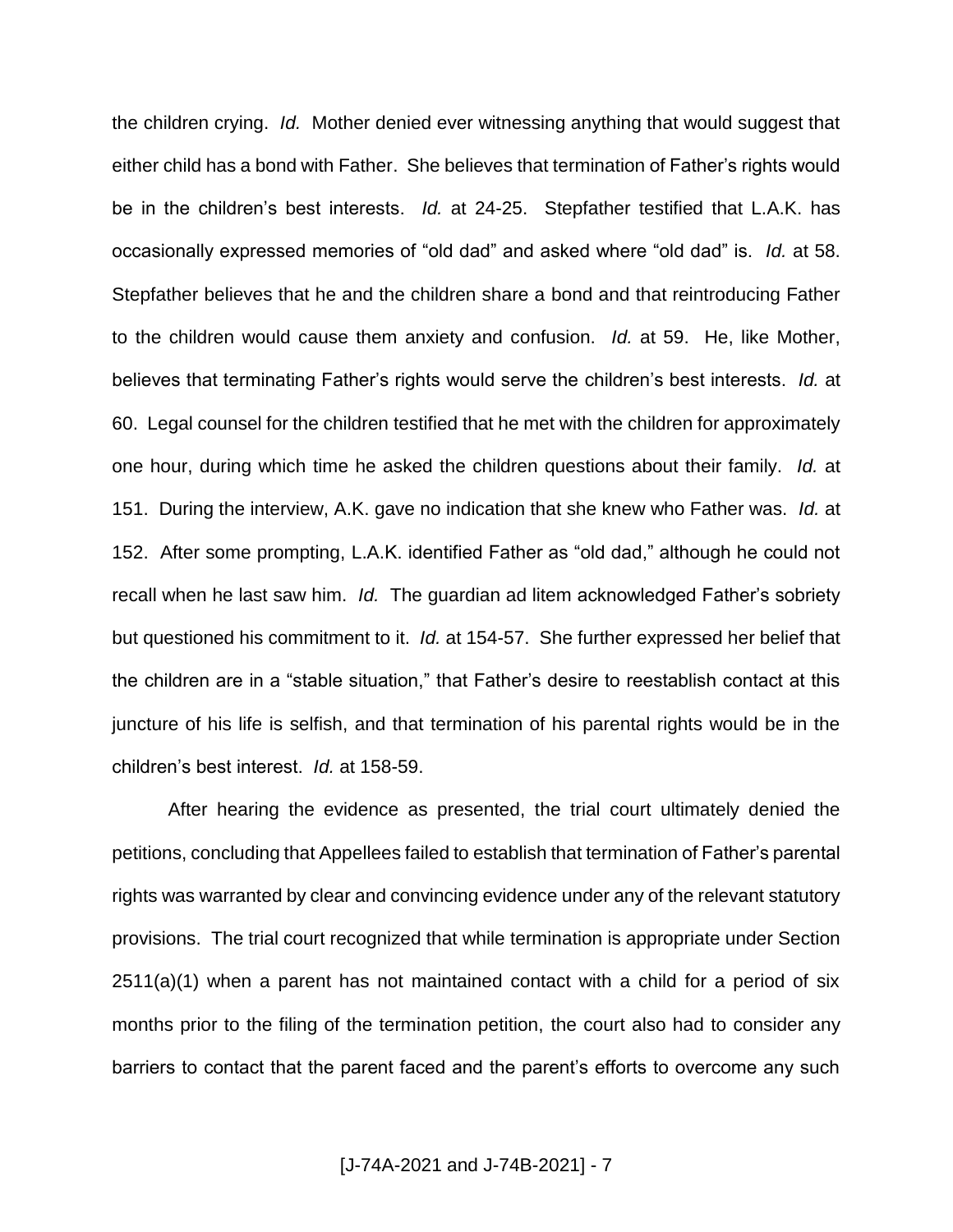barriers. Trial Court Opinion, 10/23/2020, at 4-5. While the trial court found that Appellees presented evidence sufficient to establish that Father had not seen the children in years, "his act of distancing himself … was done with an eye towards what was in their best interest." *Id.* at 5. The trial court found that Father "continued to work on improving himself to the point where he had a handle on his sobriety" before reaching out to the children. *Id.* at 3. The trial court acknowledged Father's repeated enrollments in rehabilitation facilities between 2015 and 2018 and concluded that once Father obtained sobriety, "he has worked diligently to maintain it[,]" through dedication to Alcoholics Anonymous meetings, the continual use of coping skills learned in those meetings, and his commitment to exercising or working extra shifts to "keep himself focused on things other than alcohol." *Id.* at 3-4.

> Even though Father was not present to perform traditional parental duties, he testified that rebuilding a relationship with his children was the main motivating factor in his quest to obtain sobriety. As of the date of the hearing, Father was reportedly paying \$600.00 per month in child support to Mother. Father was able to maintain contact with the children via Paternal Grandmother [] until Mother forbade her from sharing any pertinent information with Father in September 2019. Shortly after this change in circumstance, Father petitioned the court for modification of custody and attempted to make contact with the children himself. For these reasons, the [c]ourt found that [Appellees] failed to meet their burden under Section 2511(a)(1).

## *Id.* at 5.

The trial court engaged a similar logic with respect to Section 2511(a)(2), which provides for the termination of parental rights where the continued incapacity, abuse, neglect or refusal of a parent has caused a child to be without essential parental care, control or subsistence, and the cause of the incapacity, abuse, neglect or refusal cannot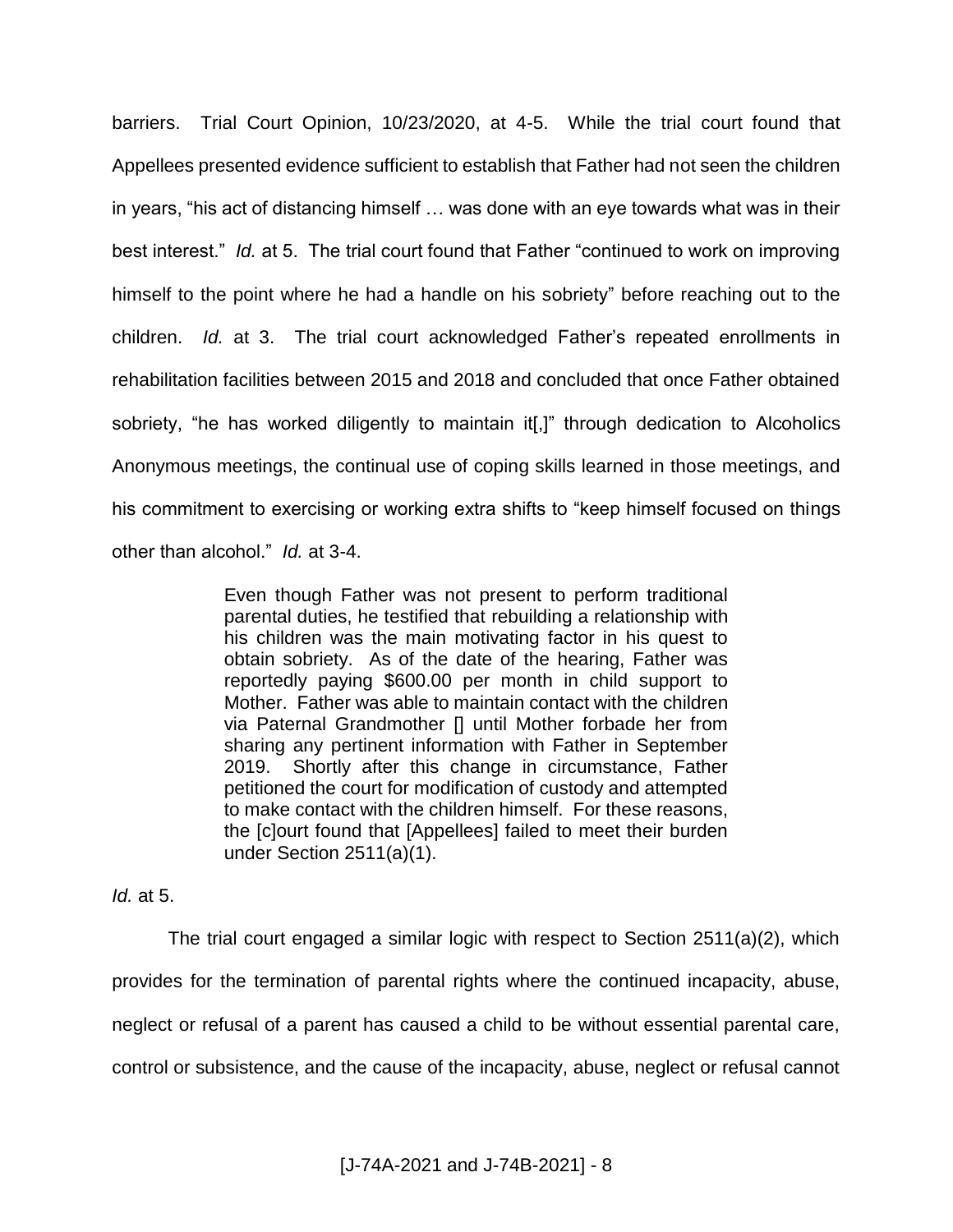or will not be remedied by the parent. *Id.*; *see also* 23 Pa.C.S. § 2511(a)(2). The trial court found that "Father's incapacity … was undeniably caused by his alcoholism." Trial Court Opinion, 10/23/2020, at 5. Citing Father's deliberate efforts to maintain his distance from the children while he worked to obtain sobriety, the trial court concluded that Father successfully overcame the cause of his incapacity, and therefore that Appellees failed to prove that termination was appropriate under Section 2511(a)(2). *Id.* at 5-6.

For the sake of completion, the trial court found that Appellees failed to meet their burden under Section 2511(b). It explained that this aspect of the bifurcated analysis requires consideration of whether termination of parental rights would serve the "developmental, physical and emotional needs of the children[.]" *Id.* at 6. Significant to the trial court was the fact that L.A.K referred to Father as "old dad," as this demonstrated, in its view, the existence of a relationship between them. *Id.* It reasoned that nurturing that relationship and cultivating a relationship with Father's family would serve the emotional well-being of the children. *Id.* The trial court found that the revised custody order, which provided for reunification therapy between Father and the children, bolstered this conclusion. *Id.* In the absence of any other evidence on the issue, the trial court concluded that Appellees failed to satisfy the requirements of Section 2511(b).

On appeal to the Superior Court, Appellees argued that the trial court erred in its assessment of all aspects of the Section 2511 inquiry. The Superior Court acknowledged that its standard of review for such challenges requires it to accept the factual findings and credibility determinations of the trial court, to the extent they are supported by evidence of record. *In re Adoption of L.A.K. and A.L.K*., 2021 WL 1157997, at \*6 (Pa. Super. Mar. 26, 2021). If the factual findings are supported by the record, appellate courts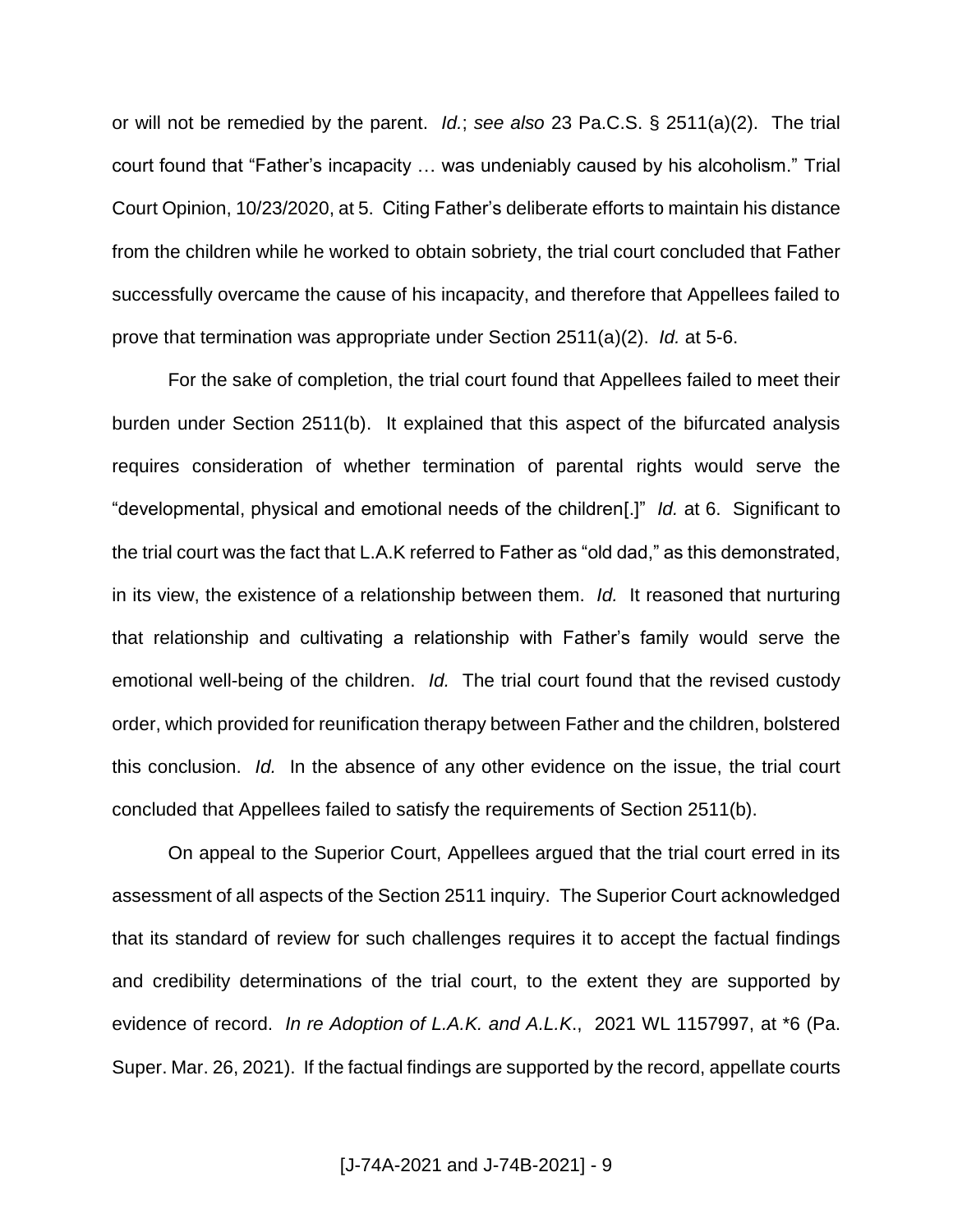review the lower court's ruling for an error of law or abuse of discretion. *Id.* The Superior

Court was also cognizant that

[a] decision may be reversed for an abuse of discretion only upon demonstration of manifest unreasonableness, partiality, prejudice, bias, or ill-will. The trial court's decision, however, should not be reversed merely because the record would support a different result. We have previously emphasized our deference to trial courts that often have first-hand observations of the parties spanning multiple hearings.

*Id.* (quoting *In re T.S.M.*, 71 A.3d 251, 267 (Pa. 2013)).

Focusing on Section 2511(a)(1), the Superior Court recognized that to satisfy this

provision's requirements, "the moving party must produce clear and convincing evidence

of conduct, sustained for at least the six months prior to the filing of the termination

petition, which reveals a settled intent to relinquish parental claim to a child or a refusal

or failure to perform parental duties." *Id.* at \*8 (quoting *In re Z.S.W.*, 946 A.2d 726, 730

(Pa. Super. 2008)). If such conduct is established, courts must also consider "the parent's

explanation for his or her abandonment of the child, in addition to any post-abandonment

contact." *Id*. The Superior Court stressed that

[p]arental duty requires that the parent act affirmatively with good faith interest and effort, and not yield to every problem, in order to maintain the parent-child relationship to the best of his or her ability, even in difficult circumstances. A parent must utilize all available resources to preserve the parental relationship, and must exercise reasonable firmness in resisting obstacles placed in the path of maintaining the parent-child relationship. Parental rights are not preserved by waiting for a more suitable or convenient time to perform one's parental responsibilities while others provide the child with his or her physical and emotional needs.

*Id.* (quoting *In re B.,N.M.*, 856 A.2d 847, 855 (Pa. Super. 2004)).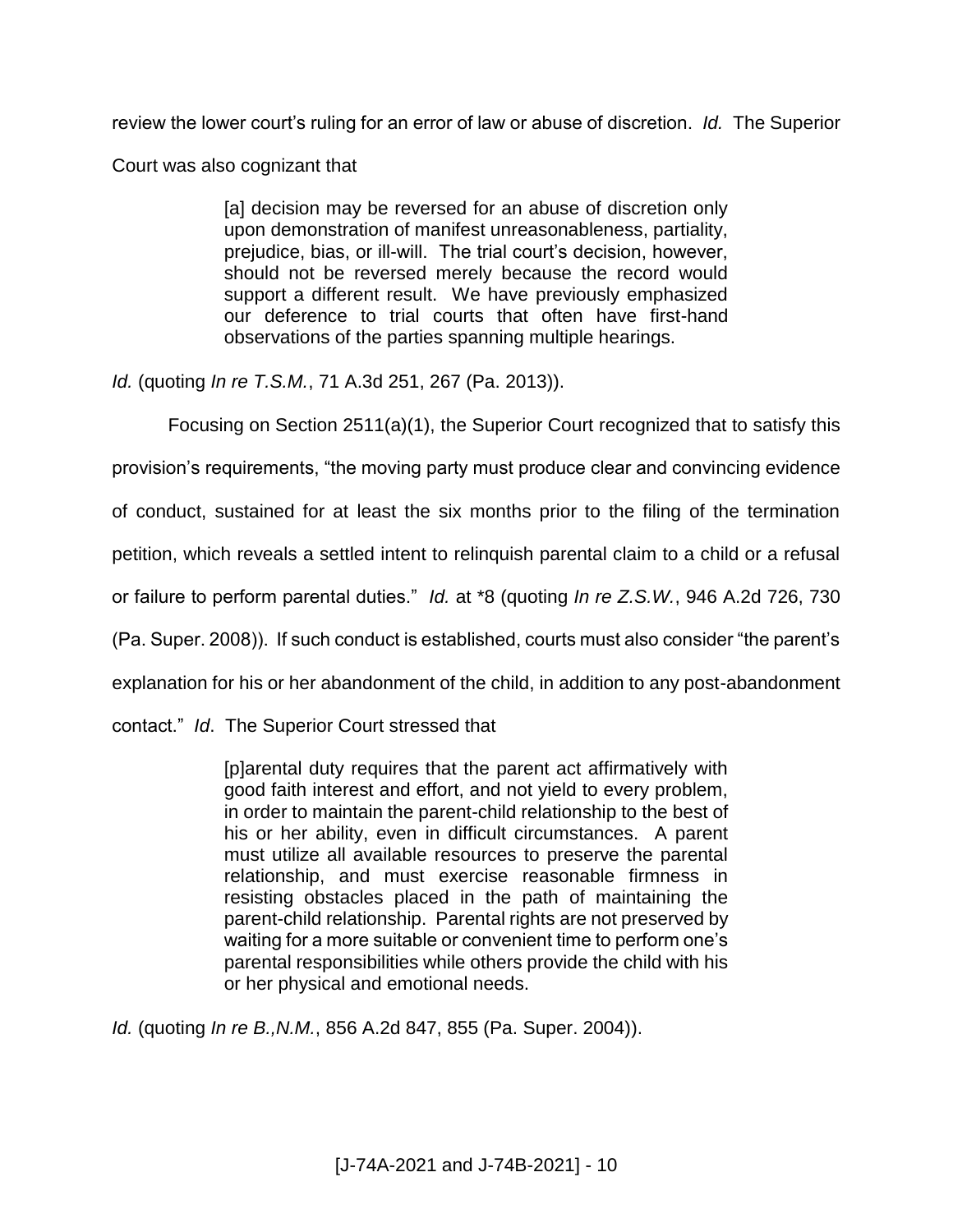Turning to the case before it, the Superior Court agreed with Appellees that Father's failure to maintain contact with the children precluded a finding that he acted with the "good faith interest and effort" required to preserve the parent-child relationship. *Id.* The Superior Court considered the history of the case and concluded that Father's singular effort – the filing of a petition seeking to modify custody – could not overcome the "three-and-a-half years of doing nothing" to preserve his relationship with the children. *Id.* at \*11 (citing *B.,N.M.*, 856 A.2d at 885 (providing that courts should avoid applying Section 2511(a)(1)'s six-month provision mechanically and must consider the whole history of the case)). Crucially for our purposes, the Superior Court rejected the trial court's findings that Father's alcoholism and efforts to obtain sobriety presented barriers to his ability to maintain contact with the children and that Father acted with reasonable firmness to overcome these barriers. Citing Mother's testimony that neither her phone number nor her residence changed, as well as the 2016 custody order that provided Father with supervised visitation, the Superior Court concluded that despite having "every opportunity" to maintain contact with his children, Father failed to do so, either in person or by virtue of sending gifts, cards, or phone calls. *Id.* at \*12. For these reasons, and without addressing the fact of Father's alcoholism or his efforts to overcome it, the Superior Court found that Appellees had met their burden of proof under Section 2511(a)(1) and that the trial court abused its discretion in concluding otherwise. *Id.*

The Superior Court also agreed with Appellees that Father's extended absence, as well as the very young ages of the children at the time of Father's last contact with them, support a finding that termination of Father's rights would serve the children's needs and welfare as contemplated by Section 2511(b). It faulted the trial court's rationale that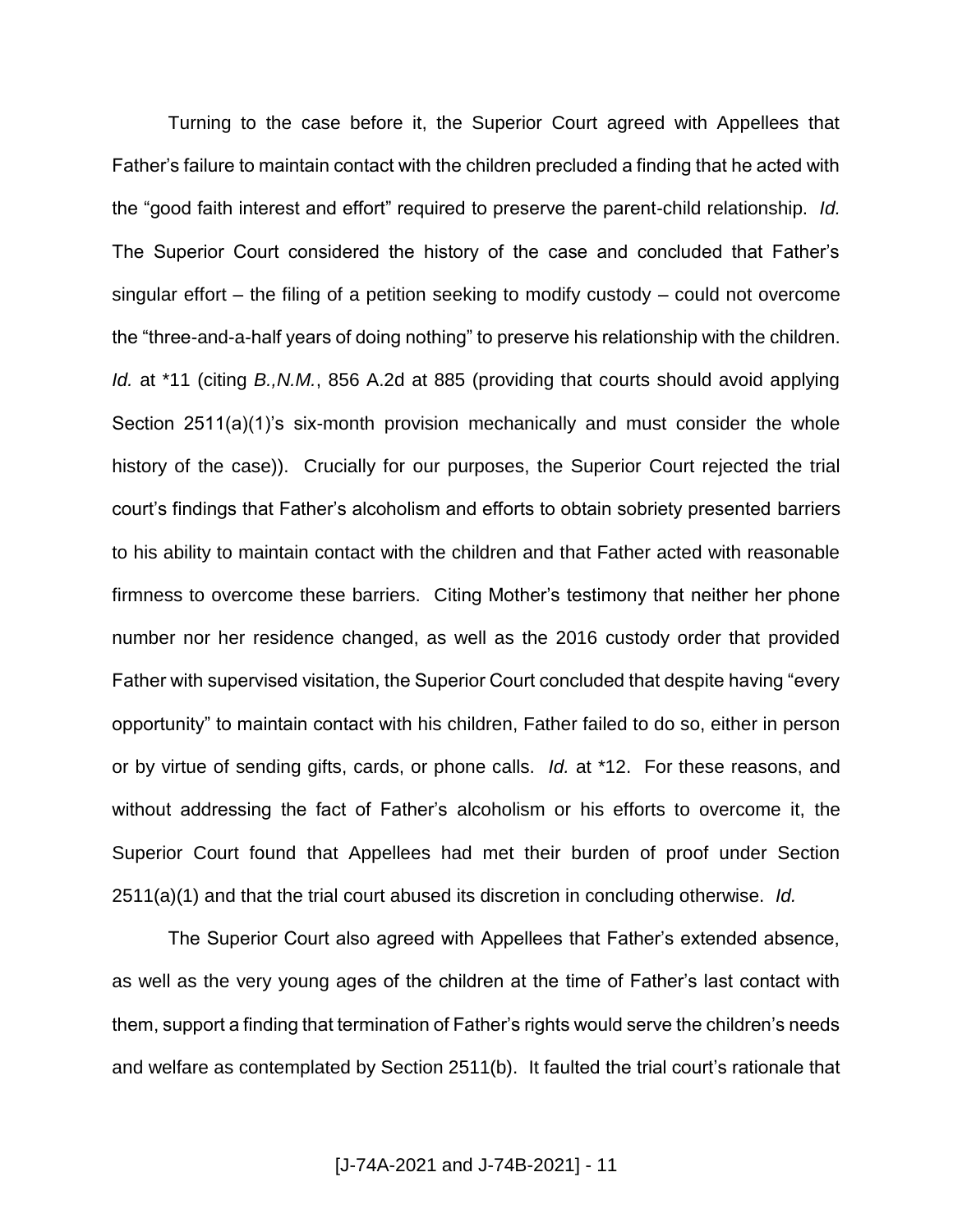the older child's vague memory of Father provides a basis for maintaining their relationship, explaining that the inquiry under Section 2511(b) is not focused on whether there is any semblance of a relationship, but instead on "whether that relationship is 'necessary and beneficial to the child,' and whether severing that relationship would cause … 'extreme emotional consequences.'" *Id.* at \*16 (citing *In re Adoption of J.N.M.*, 177 A.3d 937, 944 (Pa. Super. 2018)). Because of Father's lack of contact, the Superior Court determined that no necessary and beneficial relationship with either child exists. *Id.* The Superior Court discounted the trial court's finding that cultivating a relationship between the children and Father would serve the children's emotional well-being in the future as not only speculative, but also as contrary to the children's present need for security and stability. *Id.* It did not address the trial court's determination that preserving the relationship with the Father's family was beneficial to the children. Having performed this analysis, the Superior Court concluded that the trial court abused its discretion when it denied Appellees' petitions; accordingly, it reversed the order of the trial court and remanded the case for the entry of an order terminating Father's parental rights to children.

We subsequently granted Father's petition for allowance of appeal to consider the following two issues:

- 1. Whether the Superior Court improperly substituted its judgment for that of the trial court in contravention of the wellsettled standard of review applicable to termination of parental rights cases?
- 2. Whether the Superior Court erred in concluding that successful efforts to enter into recovery for chronic alcoholism cannot be viewed as overcoming a barrier for purposes of exercising one's parental rights?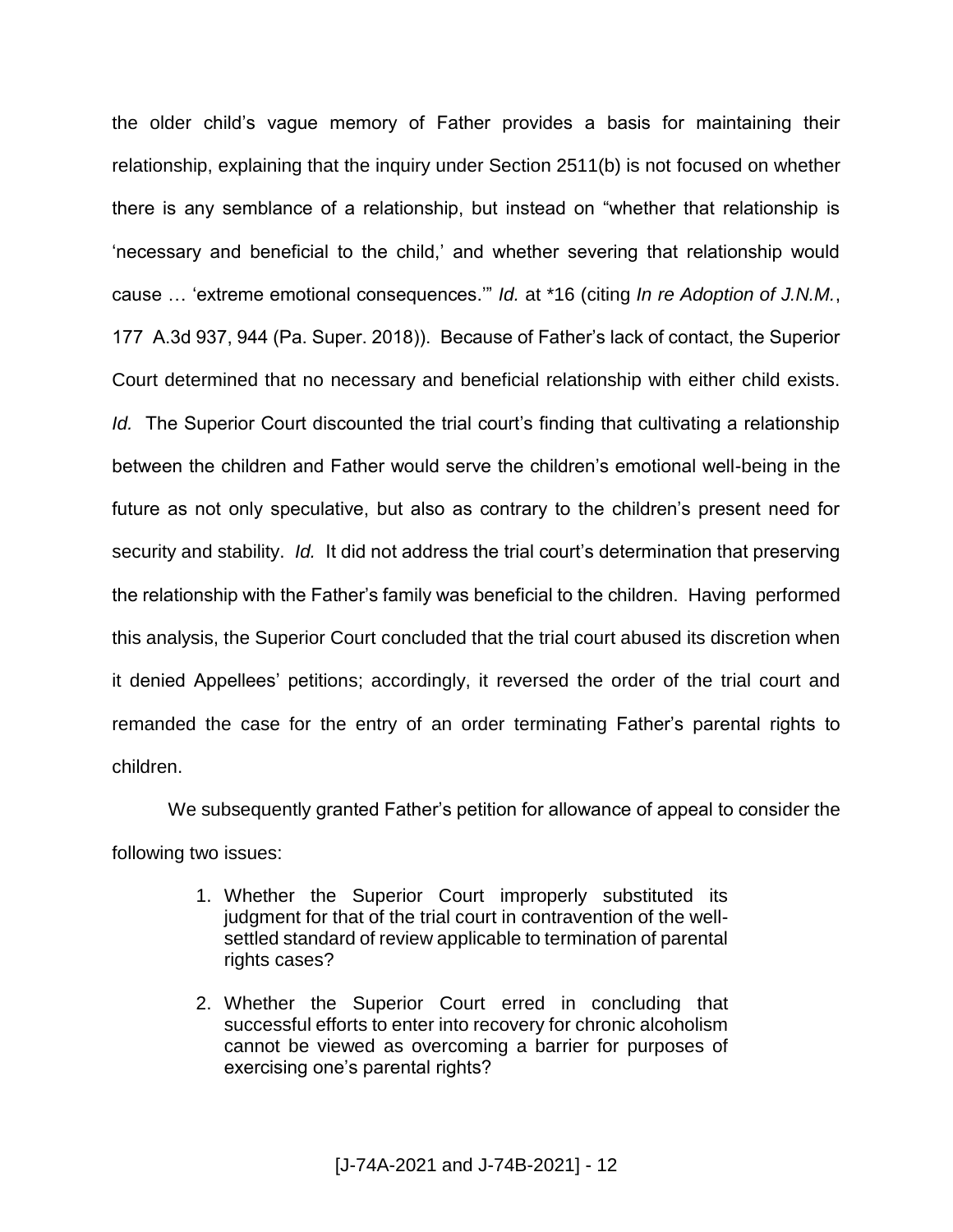*In re Adoption of L.A.K.*, 257 A.3d 1214 (Pa. 2021) (per curiam).

#### **II. Arguments of the Parties**

Before this Court, Father focuses on the highly deferential nature of the Superior Court's standard of review, which requires it to accept the trial court's factual findings and credibility determinations so long as they are supported by evidence of record. Father's Brief at 13 (citing *In re Adoption of S.P.*, 47 A.3d 817 (Pa. 2012); *In re R.J.T.*, 9 A.3d 1179, 1190 (Pa. 2010)). He criticizes the Superior Court for abandoning this requirement in favor of focusing on evidence of record that supports a contrary conclusion. *Id.* at 19. Father stresses that even where there is ample evidence in support of a termination petition and the facts may present a close question of whether the termination petition should be granted, the trial court is in the best position to make credibility determinations and weigh the evidence. *Id.* at 13-14 (citing *In re R.I.S.*, 36 A.3d 567, 572 (Pa. 2011); *In re Adoption of Atencio*, 650 A.2d 1064, 1066 (Pa. 1994)).

Father accuses the Superior Court of ignoring the substantial evidence related to the severity of his alcohol addiction, the havoc it caused in his life, and his efforts to achieve and maintain sobriety, all of which supported the trial court's findings that Father overcame a barrier that prevented him from performing parental duties. *Id.* at 14-18. Father points out that that when addressing the trial court's finding that alcoholism created a barrier to Father's ability to perform his parental duties, the Superior Court did not address the evidence of record that supports such a finding, but merely stated that it "cannot agree" before mining the record for evidence to support a contrary conclusion. *Id.* at 18-19. Father reiterates that this Court has held that the trial court is in the best position to make credibility determinations and evaluate the evidence, and that the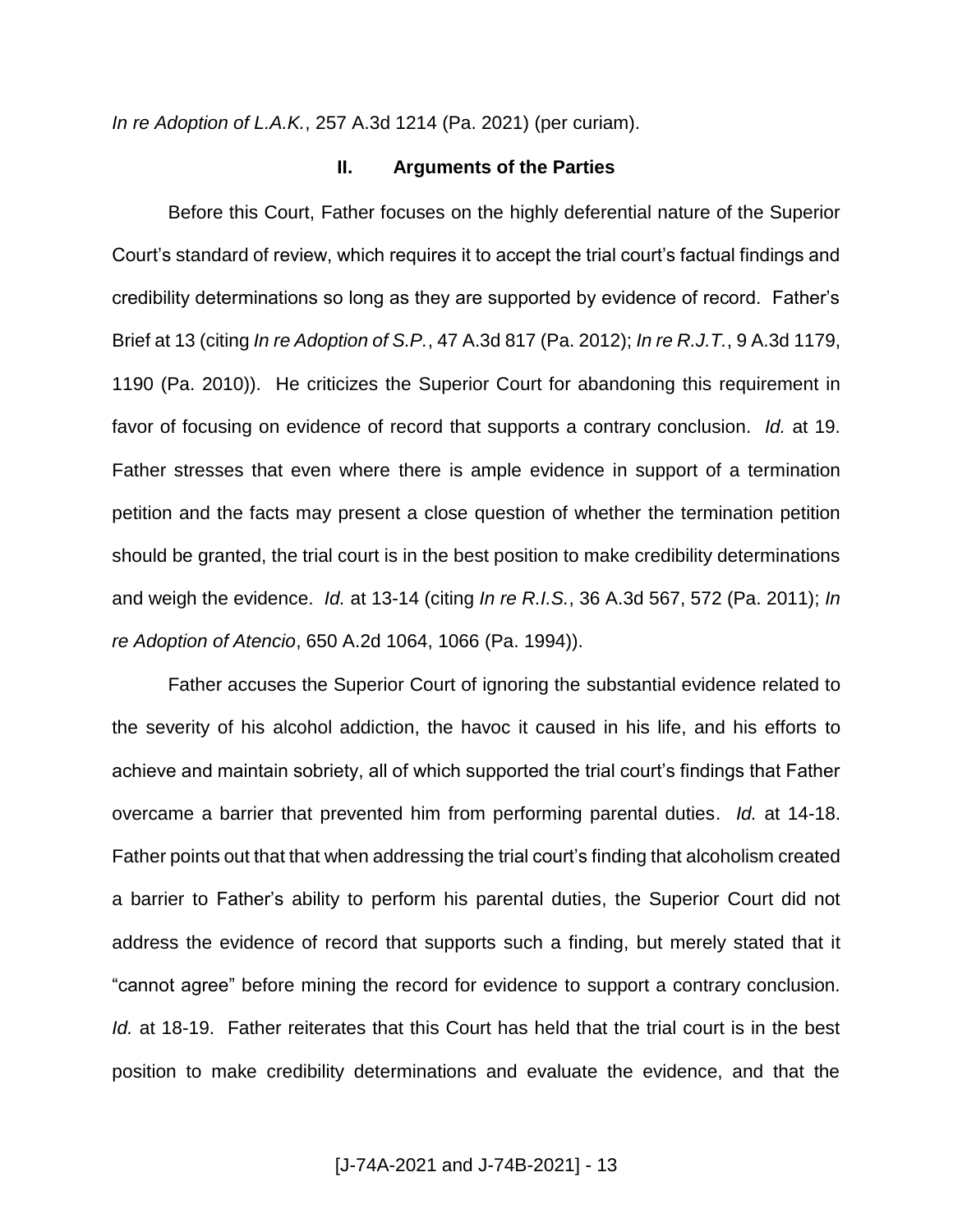Superior Court is not permitted to substitute its judgment for the judgment of the trier of fact. *Id.* at 19.

In support of the trial court's conclusion that Father's alcoholism created a barrier to the performance of his parental duties, Father draws our attention to the definition of alcohol use disorder in the Diagnostic and Statistical Manual of Mental Disorders, Fifth Edition (the "DMS-5"), which encompasses the two previously recognized disorders, alcohol abuse and alcohol dependence. *Id.* at 20-21. Citing various internet-based sources, Father explains that alcohol use disorder can cause physical damage to the brain, that alcohol use disorder makes those that it afflicts susceptible to relapse, and that there is an increased risk for the development of alcohol use disorder in people who begin drinking in their early teenaged years, as Father did. *Id.* at 21. Father emphasizes that a parent's failure to perform parental duties must be considered in light of the circumstances they face and indicates that this medical information should factor into that consideration. *Id.* at 22.

Further supporting his position, Father points to *In re S.S.W.* and *In re Adoption of M.S.*, in which a parent whose parental rights were threatened faced a confluence of difficult circumstances, including physically abusive relationships, mental health problems, criminal charges, and homelessness. In both cases, the parent whose parental rights were threatened took steps to overcome their circumstances. In both cases, the trial courts found that those efforts demonstrated that they acted with reasonable firmness to surmount the barriers that prevented them from parenting their child, and the Superior Courts affirmed both of those determinations. *Id.* at 27-28 (discussing *In re S.S.W.*, 125 A.3d 413 (Pa. Super. 2015); *In re Adoption of M.S.*, 664 A.2d 1370 (Pa. Super. 1995)).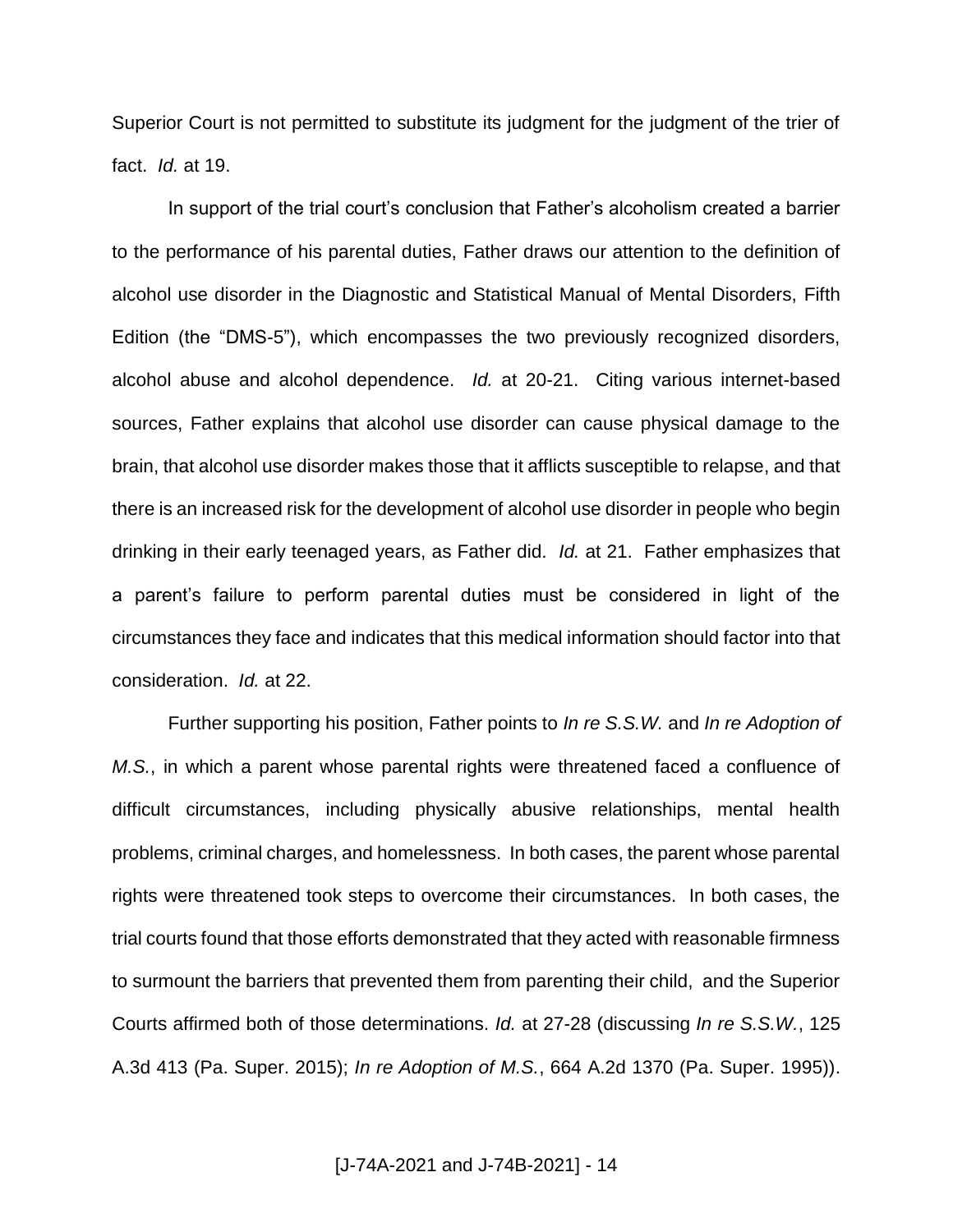Father emphasizes that he, too, took the necessary steps to overcome his alcoholism,<sup>4</sup> and, as in *S.S.W.* and *M.S.*, the trial court in his case found that his efforts ameliorated his failure to perform his parental duties such that termination of his rights was not warranted. *Id.*<sup>5</sup> Father contrasts the outcomes in *S.S.W.* and *M.S.* with the disposition in his case to underscore his contention that the Superior Court impermissibly departed not only from the confines of its standard of review, but also from the precedent set by these factually similar cases. *Id.* at 28-29.

Appellees reject the notion that the Superior Court impermissibly substituted its judgment for that of the trial court, as "the record can only support one conclusion; termination of Father's parental rights." Appellees' Brief at 9. In that vein, Appellees disagree with Father's assertion that the facts of this case render it a "close call," requiring the appellate court to defer to the trial court's factual findings. *Id.* To the contrary, Appellees argue that the Superior Court properly found that the trial court abused its discretion because the trial court's factual ruling was not supported by the record. *Id.* Appellees agree with Father that once grounds for termination under Section 2511(a)(1) are established, the trial court must consider the parent's explanation for his or her conduct and any post-abandonment contact; however, Appellees point out that Father

<sup>4</sup> Although Father states that he suffers from Alcohol Use Disorder*,* Father's Brief at 29, there is no evidence of record that Father has ever received such a medical diagnosis. Indeed, as Appellees point out in their brief, the materials related to alcohol use disorder that Father referenced in, and appended to, his brief before this Court were discussed for the first time here and are not part of the record in this case. *See* Appellees' Brief at 14.

<sup>&</sup>lt;sup>5</sup> Father also draws our attention to two non-precedential decisions from the Superior Court that involve a parent struggling with alcoholism, Father's Brief at 23-26 (discussing *In re Adoption of L.G.L.S.*, 1631 WDA 2015, 2016 WL 4661304 (Pa. Super. June 27, 2016) (non-precedential decision); *In re L.M.M.*, 1211 WDA 2013, 2014 WL 10982071 (Pa. Super. Feb. 20, 2014) (non-precedential decision)).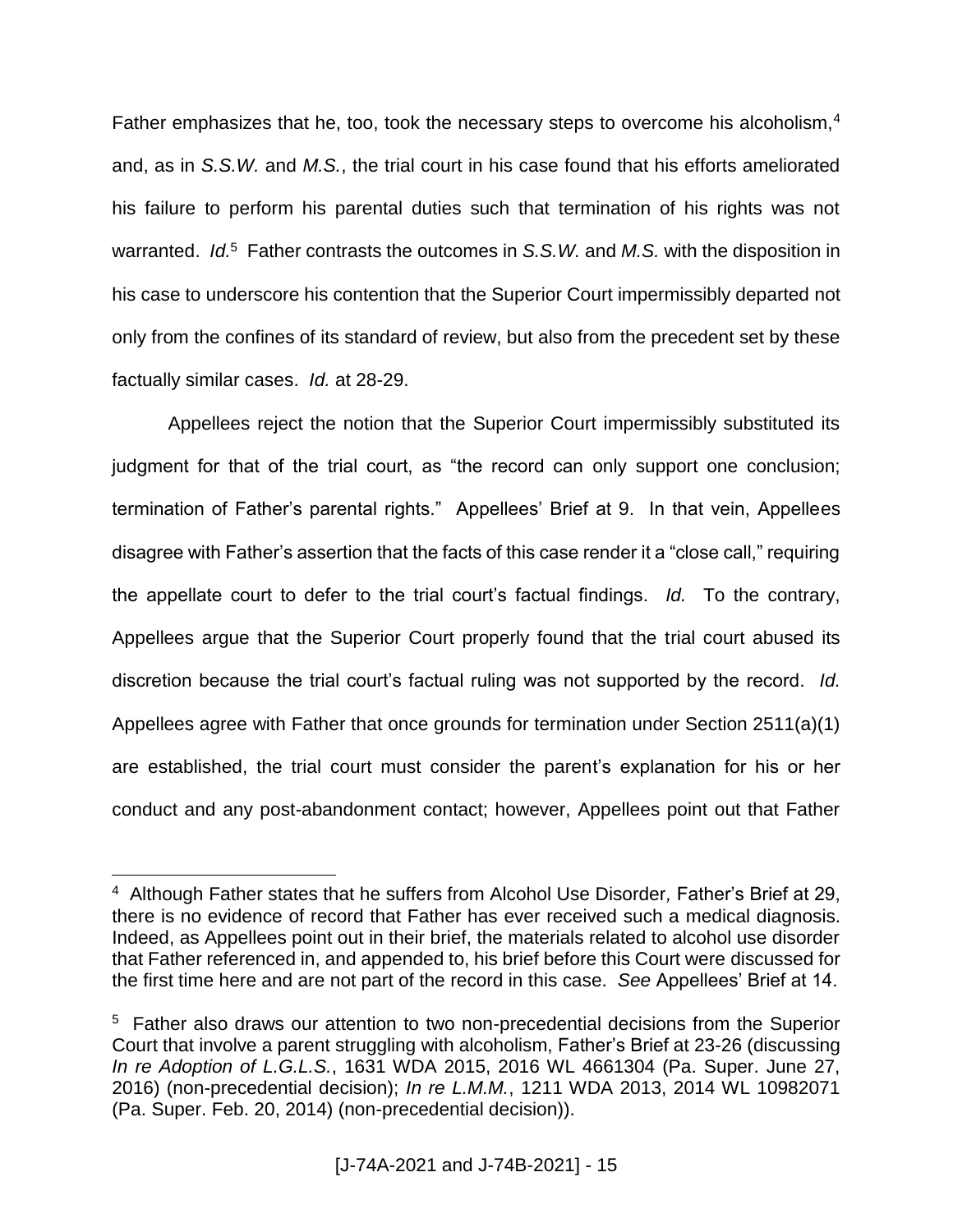has not had any physical contact with the children since January 2016 although he had a custody order in place permitting visitation, and he has made no attempts to call or send letters, gifts or cards. *Id.* at 10. Mirroring the rationale of the Superior Court, Appellees contend that "[o]ne instance of filing a petition to modify custody … was not sufficient to demonstrate any effort to perform parental duties." *Id.*

Appellees similarly argue that the trial court's determination that Father's efforts to achieve sobriety qualify as overcoming a barrier to the performance of parental duties is unsupported by the record. They point to testimony establishing that Mother's residence and phone number have not changed since she and Father separated and that Father made no attempt to contact the children until more than a year after achieving sobriety. *Id.* at 12-13. It is the year-long lag between achieving sobriety and taking action that Appellees find devastating to the trial court's determination that alcoholism was the barrier that kept Father from the children; Appellees argue that "[e]ven though Father was allegedly sober, he still failed to have any contact with the children or attempt contact with the children." *Id.* at 13. The cases that Father paints as analogous, Appellees find distinguishable. In *S.S.W.*, Appellees contend that the barriers to performing parental duties were protection from abuse and custody orders that prohibited the father from having contact with his child. *Id.* at 15. Appellees emphasize that here, Father not only was not prohibited from seeing the children, but he failed to do so. *Id.<sup>6</sup>* Stressing that the law requires parents to use "all available resources to preserve the parental

<sup>6</sup> Similarly, Appellees point out that in both *L.M.M.* and *L.G.L.S.*, the parent facing termination maintained contact with the children at issue either by in-person visits or telephone calls, whereas here, Father made no such efforts at any point before filing a petition to modify the custody order. *Id.* at 14.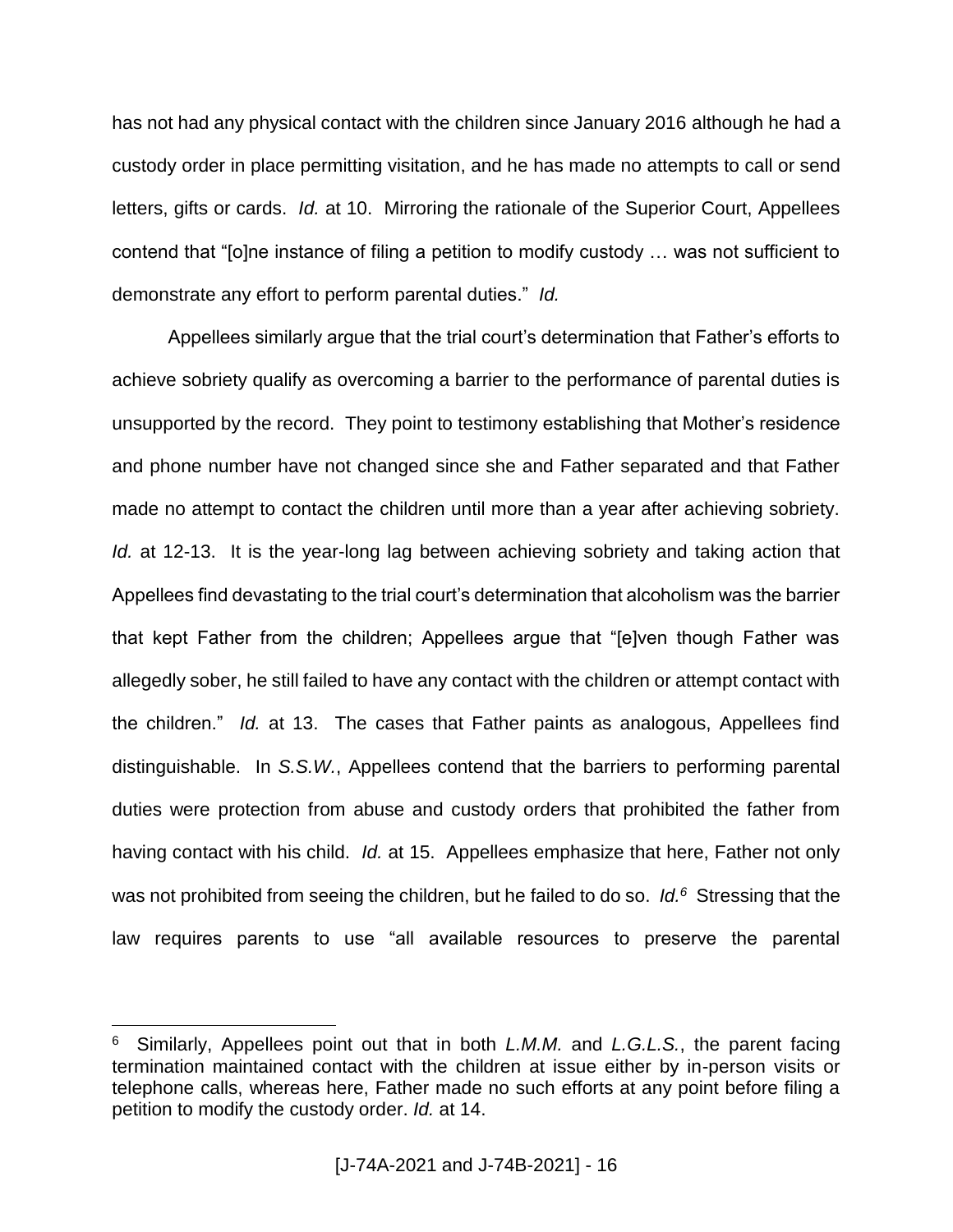relationship[,]" Appellees argue that this record reveals that Father failed to take any action to do so, choosing instead to focus on himself for four years. *Id.* This failure, Appellees contend, vitiates the trial court's finding that Father's fight for sobriety excuses his absence from his children's lives, and therefore that the Superior Court was correct to reverse its ruling. *Id.* at 17.

#### **III. Analysis**

Although set forth as two separate issues, the nature of both questions requires this Court to review the manner in which the Superior Court carried out its appellate review, with particular focus on its handling of the evidence regarding Father's alcoholism and his efforts to achieve and maintain sobriety. Appellate review in cases involving involuntary termination of parental rights is limited to determining whether the trial court's determination is supported by competent evidence. *In re Adoption of C.M.*, 255 A.3d 343, 358 (Pa. 2021). When applying this standard of review, an appellate court must accept the findings of fact and credibility determinations of the trial court if they are supported by evidence of record. *Id*. Where the trial court's factual findings are supported by the evidence, an appellate court may not disturb the trial court's ruling unless it has discerned an error of law or abuse of discretion. *Id.* An abuse of discretion is found where there is a demonstration of manifest unreasonableness, partiality, prejudice, bias, or ill will. *Id.* at 359 (citing *S.P.*, 47 A.3d at 826). It matters not that an appellate court might have reached a different conclusion, as it is well-established that "absent an abuse of discretion, an error of law, or insufficient evidentiary support for the trial court's decision, the decree must stand." *Id.* (citing *S.P.*, 47 A.3d at 821; *In re Adoption of Atencio*, 650 A.2d 1064, 1066 (Pa. 1994)).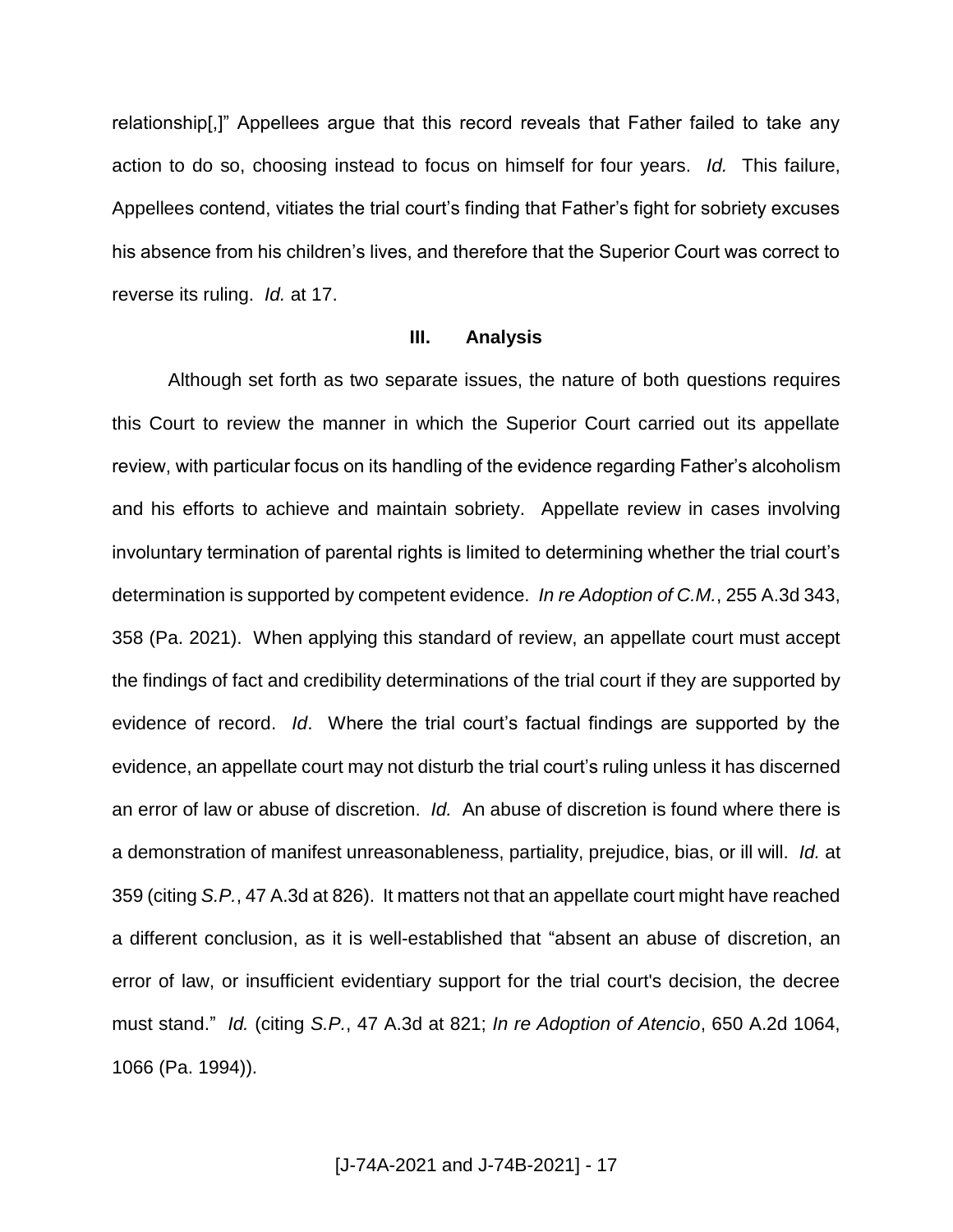Parents enjoy a fundamental right to make decisions regarding the care, custody and control of their children. *In re D.C.D.*, 105 A.3d 662, 667 (Pa. 2014); *see also Meyer v. Nebraska*, 262 U.S. 390 (1923). It cannot be denied that significant and permanent consequences for both the parent and child can follow the termination of parental rights, as there is an undeniable importance in a child's relationship with a biological parent. *Matter of Adoption of Charles E.D.M., II*, 708 A.2d 88, 93 (Pa. 1998). In recognition of the gravity attendant to the termination of parental rights, the moving party must establish the statutory grounds by clear and convincing evidence; that is, evidence that is so "clear, direct, weighty[] and convincing as to enable a trier of fact to come to a clear conviction, without hesitance, of the truth of the precise facts in issue." *C.M.*, 255 A.3d at 358 (quoting *Charles E.D.M.*, 708 A.2d at 91).

To terminate parental rights under Section 2511(a)(1), the party seeking termination must prove that "[t]he parent by conduct continuing for a period of at least six months immediately preceding the filing of the petition either has evidenced a settled purpose of relinquishing parental claim to a child or has refused or failed to perform parental duties." 23 Pa.C.S. § 2511(a)(1). "Parental duties" are not defined in the Adoption Act, but our courts long have interpreted parental duties "in relation to the needs of a child[,]" such as "love, protection, guidance and support." *In re Burns*, 379 A.2d 535, 540 (Pa. 1977). Parental duties are carried out through affirmative actions that develop and maintain the parent-child relationship. *C.M.*, 255 A.3d at 364. The roster of such positive actions undoubtedly includes communication and association. *Id.* (citing *In re Adoption of Smith*, 194 A.2d 919, 920 (Pa. 1963)). The performance of parental duties "requires that a parent exert himself to take and maintain a place of importance in the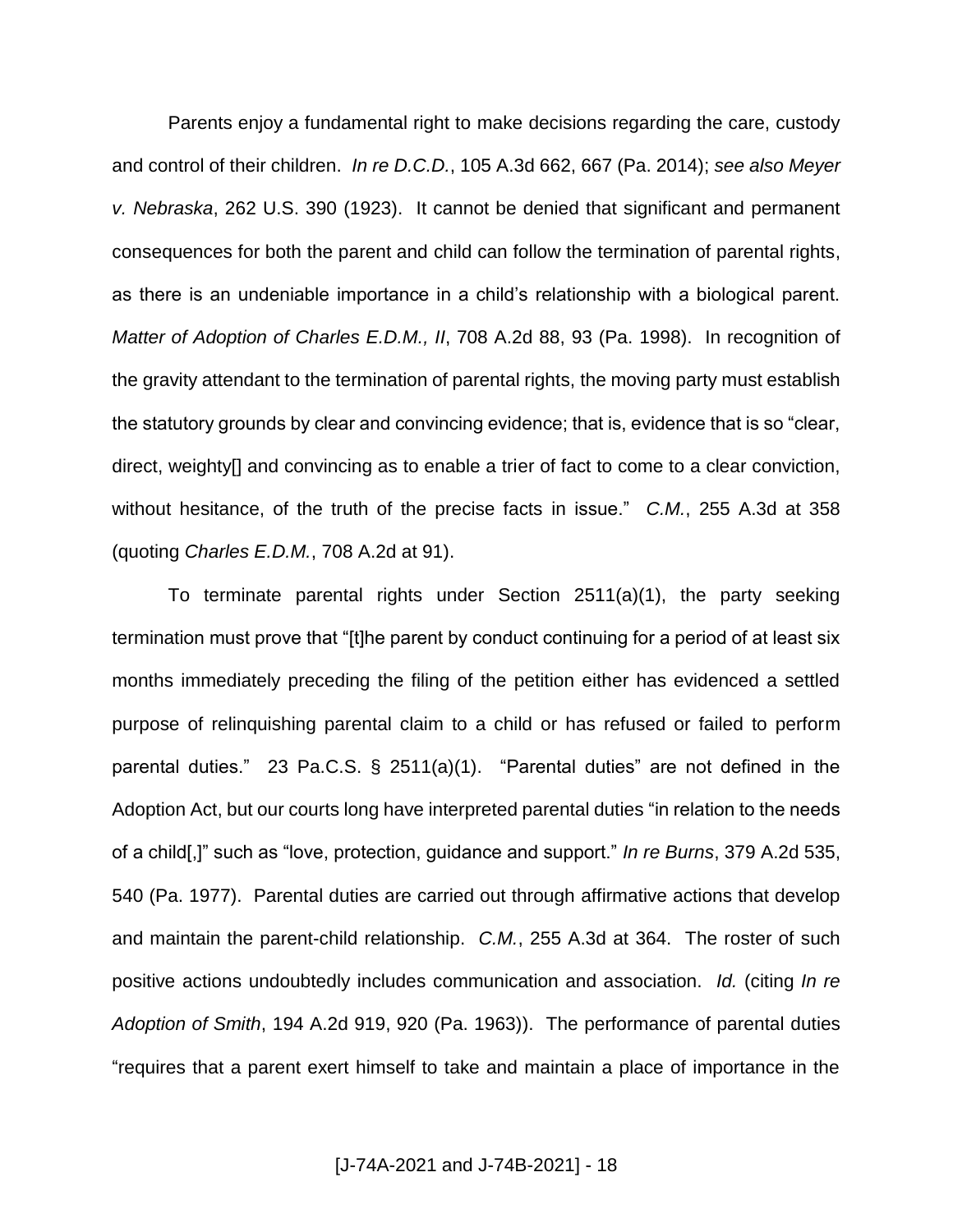child's life." *Id.* (internal citations omitted). Fortitude is required, as a parent must act with "reasonable firmness" to overcome obstacles that stand in the way of preserving a parentchild relationship and may not wait for a more suitable time to perform parental responsibilities. *Id.* Of importance is the General Assembly's emphasis in Section 2511(a)(1) on the six months immediately preceding the filing of the termination petition when evaluating a parent's conduct. Although courts are to avoid the mechanical application of the Adoption Act, we may not ignore that the General Assembly has drawn focus to the six months immediately preceding the filing of the termination petition. Indeed, quite recently this Court addressed this aspect of Section 2511(a)(1) and reaffirmed that for an analysis thereunder, the most critical period for evaluation is the six months immediately preceding the filing of the termination petition. *C.M.*, 255 A.3d at 367.

When considering a request to terminate rights under Section 2511(a)(1), a parent's failure or refusal to perform parental duties "must be analyzed in relation to the particular circumstances of the case." *Burns*, 379 A.2d at 540; *see also Adoption of David C.*, 387 A.2d 804, 807 (Pa. 1978). This Court has explained that:

> [a] finding of abandonment, which has been characterized as "one of the most severe steps the court can take," *Sarver Adoption Case*, [] 281 A.2d 890, 891 ([Pa.] 1971), will not be predicated upon parental conduct which is reasonably explained or which resulted from circumstances beyond the parent's control. It may only result when a parent has failed to utilize all available resources to preserve the parental relationship.

*Burns*, 379 A.2d at 540. Decades ago, this Court clarified that "[a] parent's efforts are always considered 'in light of existing circumstances.'" *In re D.J.Y*., 408 A.2d 1387, 1390 (Pa. 1979) (quoting *David C.*, 387 A.2d at 807). Thus, the focus of the inquiry is on

[J-74A-2021 and J-74B-2021] - 19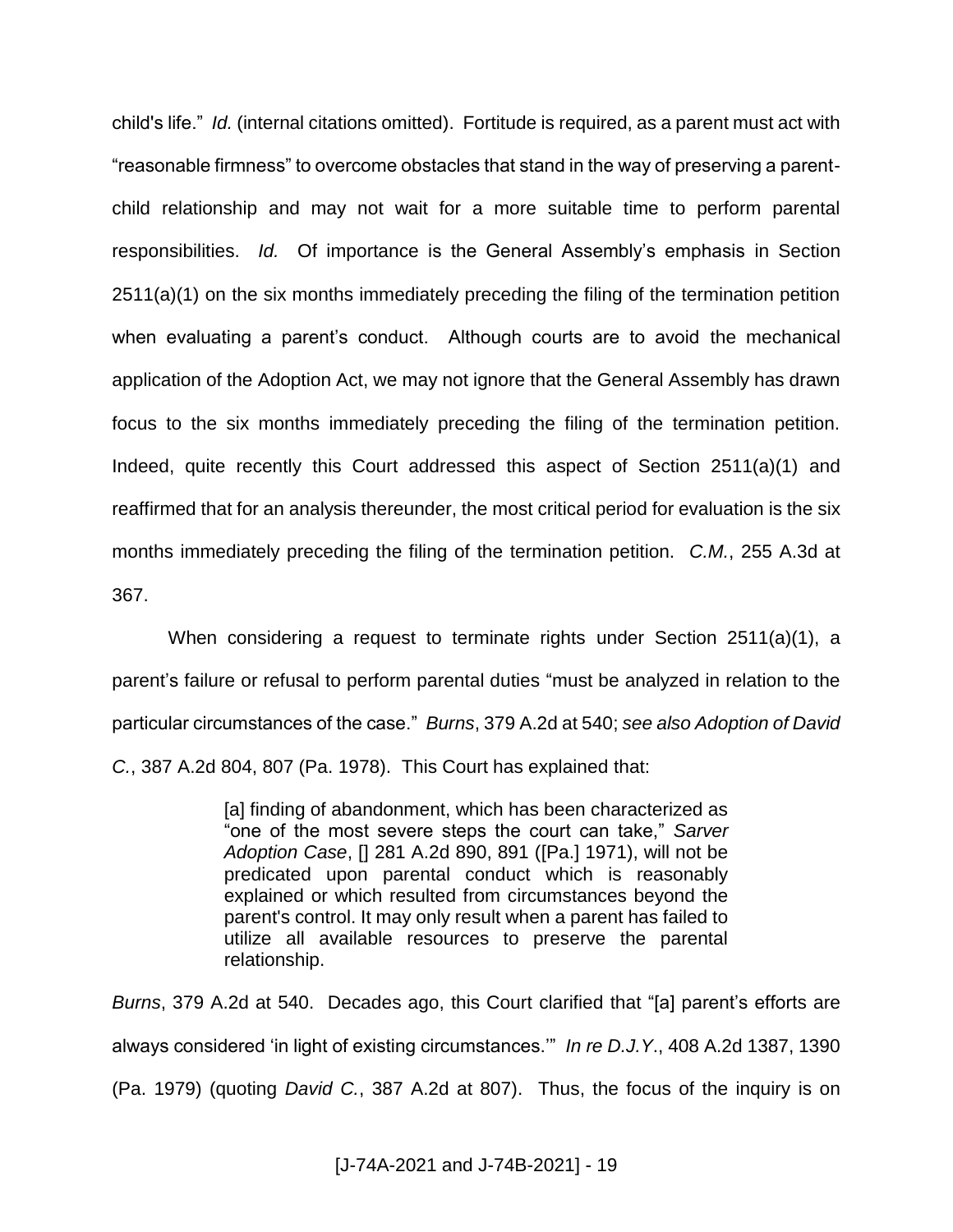whether, under the circumstances, the parent has acted with reasonable firmness in refusing to yield to the obstacles that have prevented the performance of parental duties. *In re M.A.K.*, 414 A.2d 1052, 1054 (Pa. 1980); *see also C.M.*, 255 A.3d at 365 (providing that inquiry focuses on whether under the circumstances, the parent has utilized all available resources to preserve the parent-child relationship).

To that end, even where the evidence clearly establishes a parent has failed to perform affirmative parental duties for a period in excess of six months as required by Section 2511(a)(1), the court "must examine the individual circumstances and any explanation offered by the parent to determine if that evidence, in light of the totality of circumstances, clearly warrants permitting the involuntary termination [of parental rights]." *In re Orwick's Adoption*, 347 A.2d 677, 680 (Pa. 1975). Consideration of the totality of the circumstances includes evaluation of the following: (1) the parent's explanation for his or her conduct; (2) the post-abandonment contact between the parent and child, if any, including any efforts made by the parent to reestablish contact with the child; and (3) the effect that termination of parental rights would have on the child pursuant to Section 2511(b). *C.M.*, 255 A.3d at 365; *Charles E.D.M.*, 708 A.2d at 92; *Atencio*, 650 A.2d at 1066-67. We reiterate that the purpose of this analysis is to give effect to our mandate that courts avoid a mechanical application of the law regarding the termination of parental rights. The law must be applied with the purpose of serving needs and welfare of each individual child in his or her particular circumstances. *C.M.*, 255 A.3d at 364; *In re T.S.M.*, 71 A.3d 251, 268-69 (Pa. 2013). It is within this framework that a court determines whether a parent has faced barriers that prevented the parent from maintaining the parent-child relationship. What constitutes a "barrier" in the context of a Section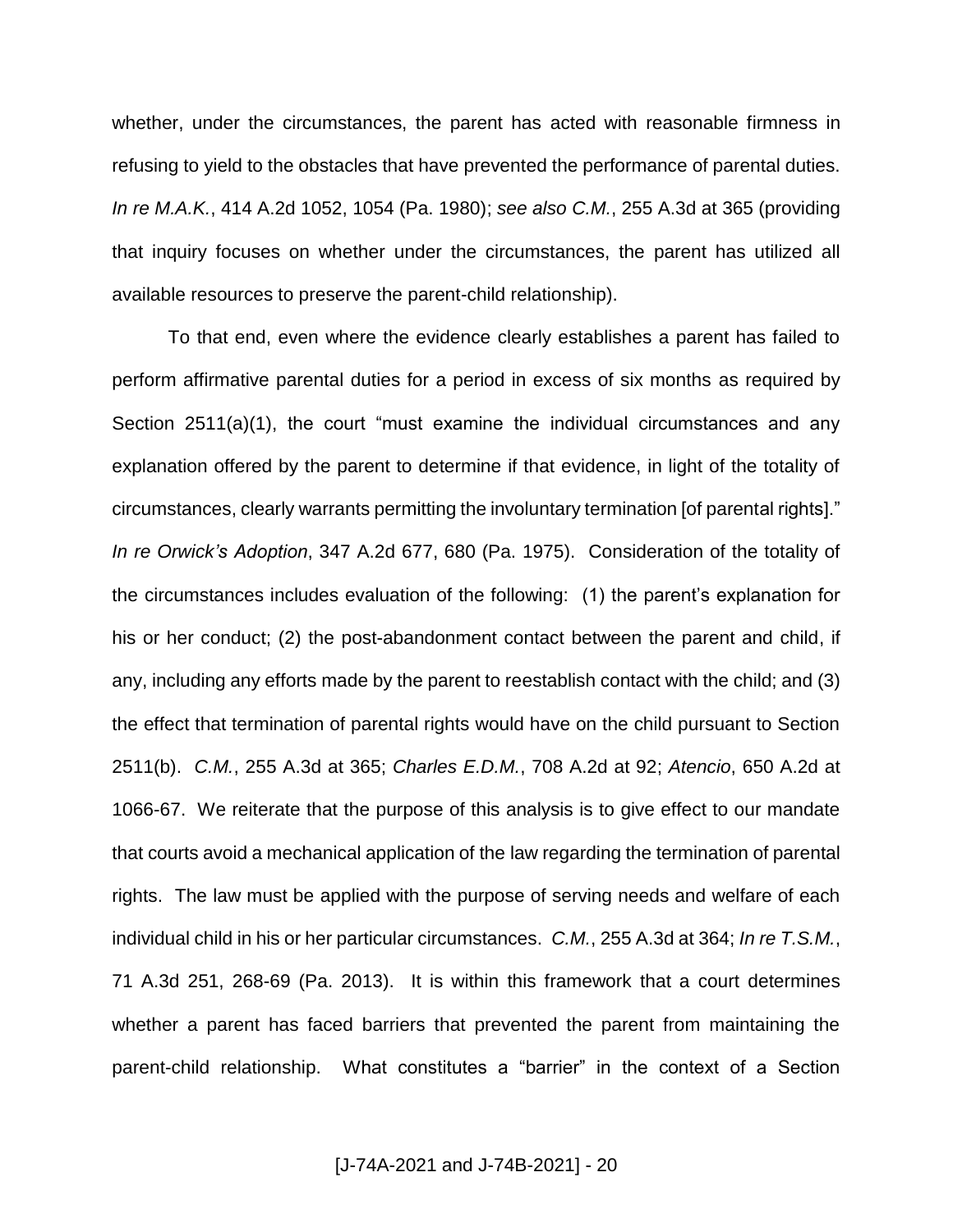2511(a)(1) analysis is a finding within the discretion of the trial court, and what may constitute a barrier necessarily will vary with the circumstances of each case. In some instances, obstructive behavior by the child's custodian presents a barrier to the parent's ability to perform parental duties, which mitigates the parent's failure to maintain the parent-child relationship. *See, e.g., Atencio*, 650 A.2d at 1067; *D.J.Y.*, 408 A.2d at 1389- 90. In other instances, trial courts have found substance abuse, mental health issues, homelessness, joblessness, criminal charges, or a confluence of some or all of these issues created barriers to the maintenance of the parent-child relationship. *See In re S.S.W.*, 125 A.3d 413, 417-18 (Pa. Super. 2015). In all instances, the trial court considered the explanation offered by the parent when deciding whether termination of parental rights was warranted.

Termination under Section 2511(a)(1) was at issue in *C.M.* and involved termination proceedings between natural parents, although in that case, the petitioners were the child's mother and the maternal grandparents, who sought to adopt their grandchild. From the time of the child's birth, the child and his mother lived with the maternal grandparents. The father was almost entirely absent from the child's life. For years, the mother rebuffed the father's requests to see the child and eventually stopped answering his calls and instructed him not to contact her. After more than two years, Father filed a custody action. Two months later, the mother and maternal grandparents sought the termination of father's parental rights. The trial court granted the petition, but a divided en banc panel of the Superior Court reversed. On further review, this Court considered, inter alia, whether the evidence was sufficient to permit termination of the father's rights under Section 2511(a)(1). In so doing, we elucidated certain relevant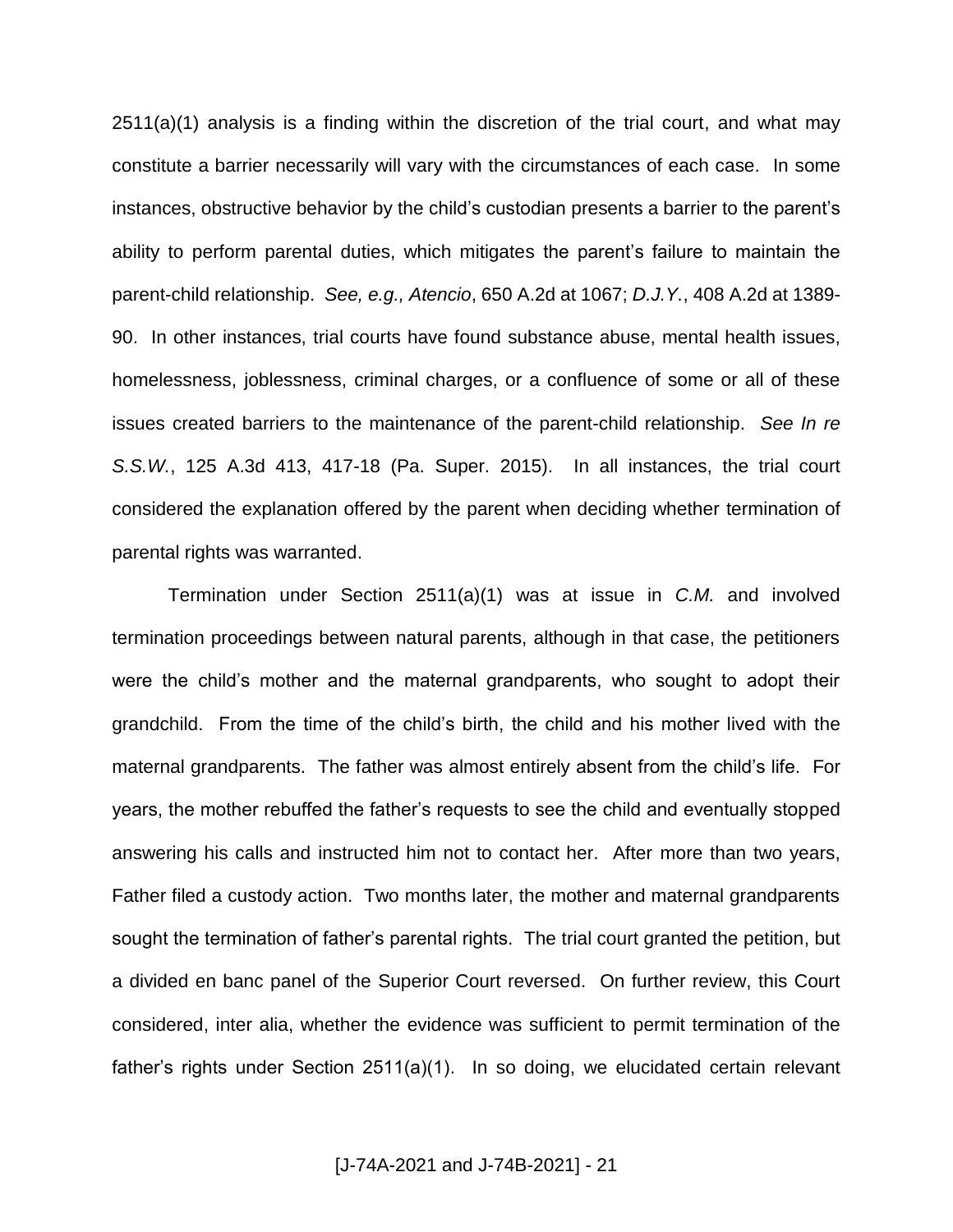principles. As previously noted, we clarified that although courts are instructed to consider the history of a case and to avoid a mechanical application of the law, the six months **immediately** preceding the filing of the termination petition is the most critical period of time in which to evaluate the parent's performance of parental duties. *C.M.*, 255 A.3d at 367.<sup>7</sup> We also took the opportunity to explain that a parent's efforts to enforce his or her legal custody rights unquestionably establishes the affirmative performance of a positive parental duty, and that when such action is taken in the face of a custodial parent's efforts to thwart access to the child, the attempts to enforce custodial rights provide evidence that is highly relevant to the question of whether the requirements of Section 2511(a)(1) have been met. *Id.*

The present case is distinguishable from *C.M.* in that Mother did not attempt to dissuade Father from having contact with his children even though she agreed that when he was in the depths of uncontrolled alcoholism, it was best that he had no contact with the children. On the other hand, this case presents certain factual similarities with *C.M.* In *C.M.*, after the mother refused to permit father from having contact with the children, father filed a custody action and attended the court-ordered mediation and conciliation. This Court held that "[i]t is crystal clear, and of vital importance in the present case, that

<sup>7</sup> As we explained in *C.M*., at one time the Adoption Act enabled involuntary termination of parental rights where the parent's "conduct continuing for a period of **at least six months** either has evidenced a settled purpose of relinquishing parental claim to a child, or has refused or failed to perform parental duties[,]" and did not indicate when the sixmonth period was to commence or expire. *C.M*., 255 A.3d at 366. This provision allowed for a failure to perform parental duties during any six-month period prior to the filing of a termination petition. The General Assembly repealed and replaced that law in the Adoption Act of 1980 and in so doing codified 23 Pa.C.S. § 2511, and in 1992 it amended Section 2511(a)(1) to include the current language ("or a period of at least six months **immediately** preceding the filing of the petition." 23 Pa.C.S. § 2511(a)(1).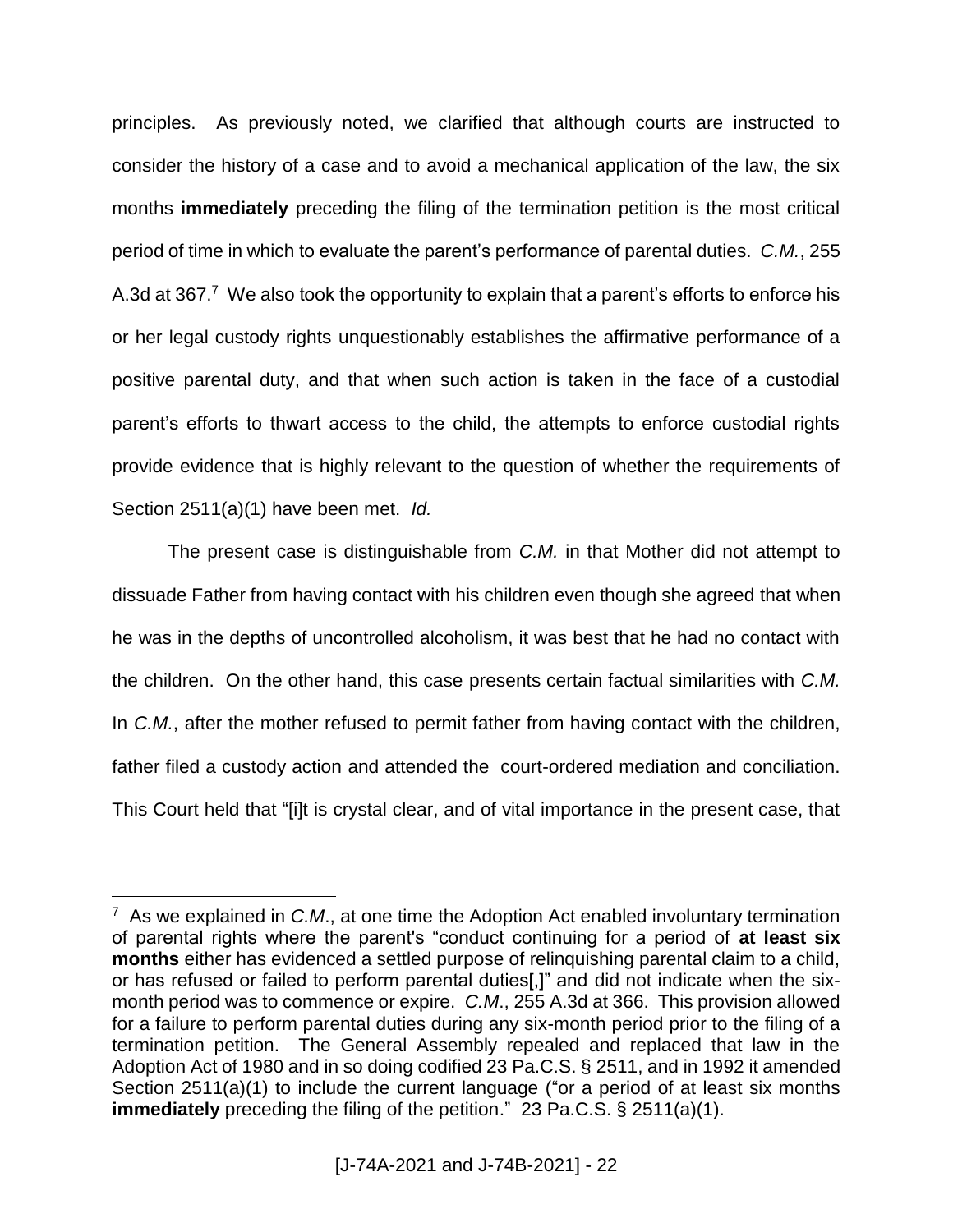a parent's legal efforts to enforce custodial rights demonstrate affirmative performance of a positive parental duty." *Id*. (citing *In re Adoption of Hamilton*, 549 A.2d 1291 (Pa. Super. 1988)). In this regard, we indicated that "despite Father's prior lengthy absence, his proactive participation in the custody court's measured requirements during the time the case was active demonstrates affirmative performance of Father's parental duties to the maximum extent apparent at the time under these circumstances, as well as an interest in and respect for the young child's safety and emotional needs." *Id.* at 368. Accordingly, we concluded that because father continuously exercised parental duties during the two months preceding the filing of the petition, appellants did not meet their burden to establish by clear and convincing evidence he failed or refused to perform parental duties, or a settled purpose of relinquishment, for "a period of at least six months immediately preceding the filing of the petition." *Id.*

In the present case, once Father was confident of his sobriety based upon his own application of the temporal milestones learned from Alcoholics Anonymous principles, Father instituted a legal action at that time to modify the existing custody order so that he could begin to establish a relationship with his children. $8$  We emphasize that the trial

<sup>&</sup>lt;sup>8</sup> In *C.M.*, the Court also credited the father with following up on his filing of the custody petition by attending and participating in the mediation and reconciliation proceedings in the two months immediately prior to the filing of the termination petition. *C.M*., 255 A.3d at 368. But for the swift filing of the termination petition after the commencement of the custody proceeding by Father, this case would be on all fours with *C.M.* in terms of the custody matter. In this case, Father likewise followed up on his custody filing by attending the scheduled custody conciliation, although his participation did not occur during the sixmonth period immediately prior to the filing of the petitions. At the conciliation session, he obtained an order providing for reunification therapy between Father and the children, although the order further provided that the implementation of the reunification efforts would be stayed until the adjudication of the petitions to terminate Father's parental rights. While these events cannot statutorily be considered, we make note of them to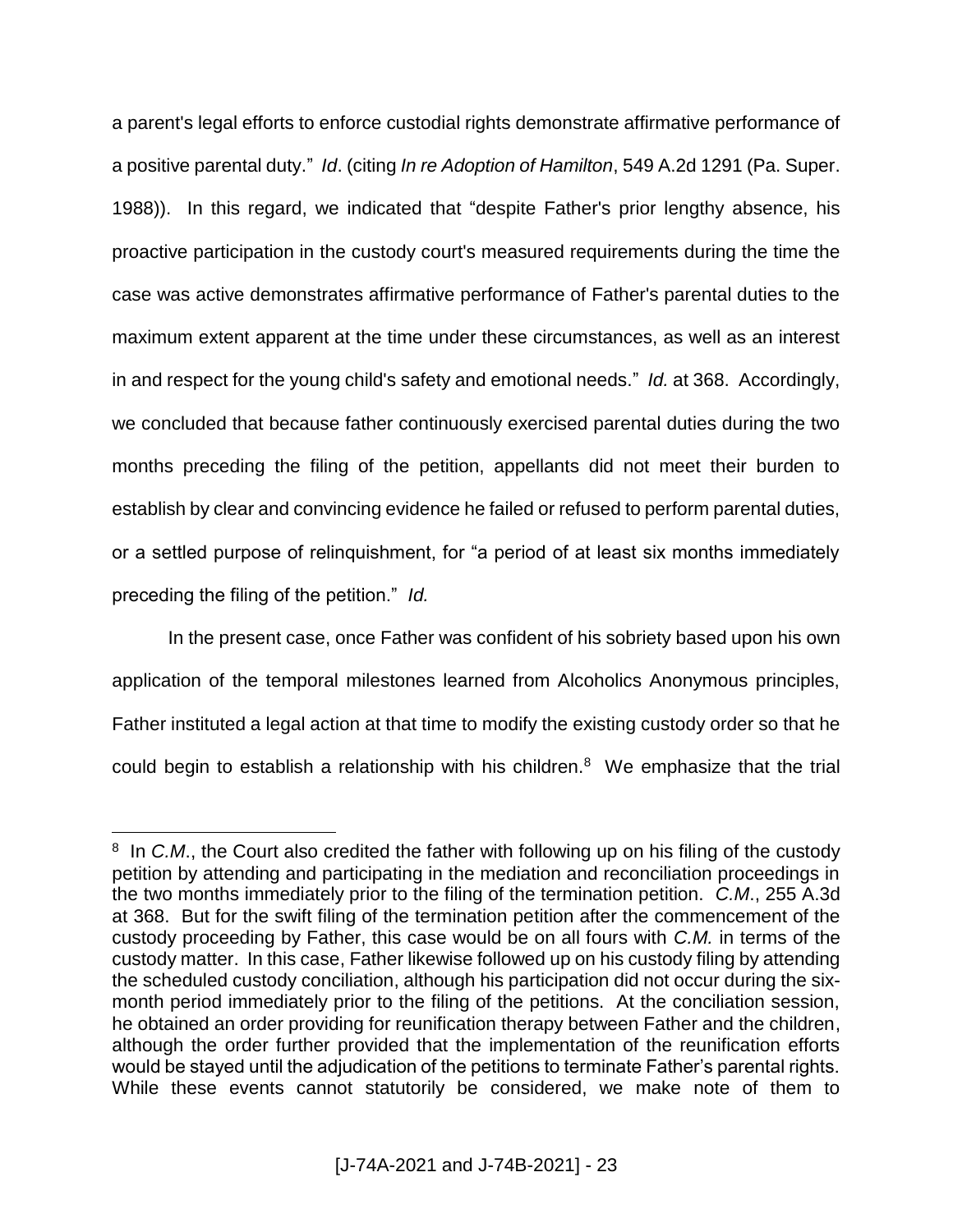court credited Father for his belief in the validity of this temporal guideline for reference on stable sobriety. As in *C.M*., this legal action constituted the affirmative performance by Father of a positive parental duty in the crucial six-month period before Appellees filed the termination petitions. Based upon our ruling in *C.M*., Father must be credited for his assertion of custody rights during the crucial six-month period. Thus, Appellees failed to provide clear and convincing evidence that Father failed or refused to perform parental duties, or demonstrated a settled purpose of relinquishment during the six-month period immediately preceding the filing of the termination petitions.

Moreover, consistent with the above-referenced three-part analysis this Court blessed in *C.M*. to evaluate the totality of the circumstances, the trial court considered Father's explanation for his prolonged absence from the children's lives (his alcoholism and struggle to obtain sobriety), his attempts at post-abandonment contact (filing a petition to modify the custody order), and the effect that termination would have on the children's physical and emotional needs, as contemplated by Section 2511(b) (L.A.K. has a recollection of Father as "old dad," and maintaining a connection with the paternal side of the children's lineage in the long-run serves the children's emotional well-being). *See* Trial Court Opinion, 10/23/2020, at 3-6. Citing this evidence, it concluded that Appellees failed to establish that termination was warranted under Section 2511(a)(1). *Id.* at 6.

Rather than determine whether the trial court's findings of fact were supported by evidence of record, the Superior Court reviewed the record de novo, making its own

demonstrate the impact of the timing of a termination petition on efforts in the custody court.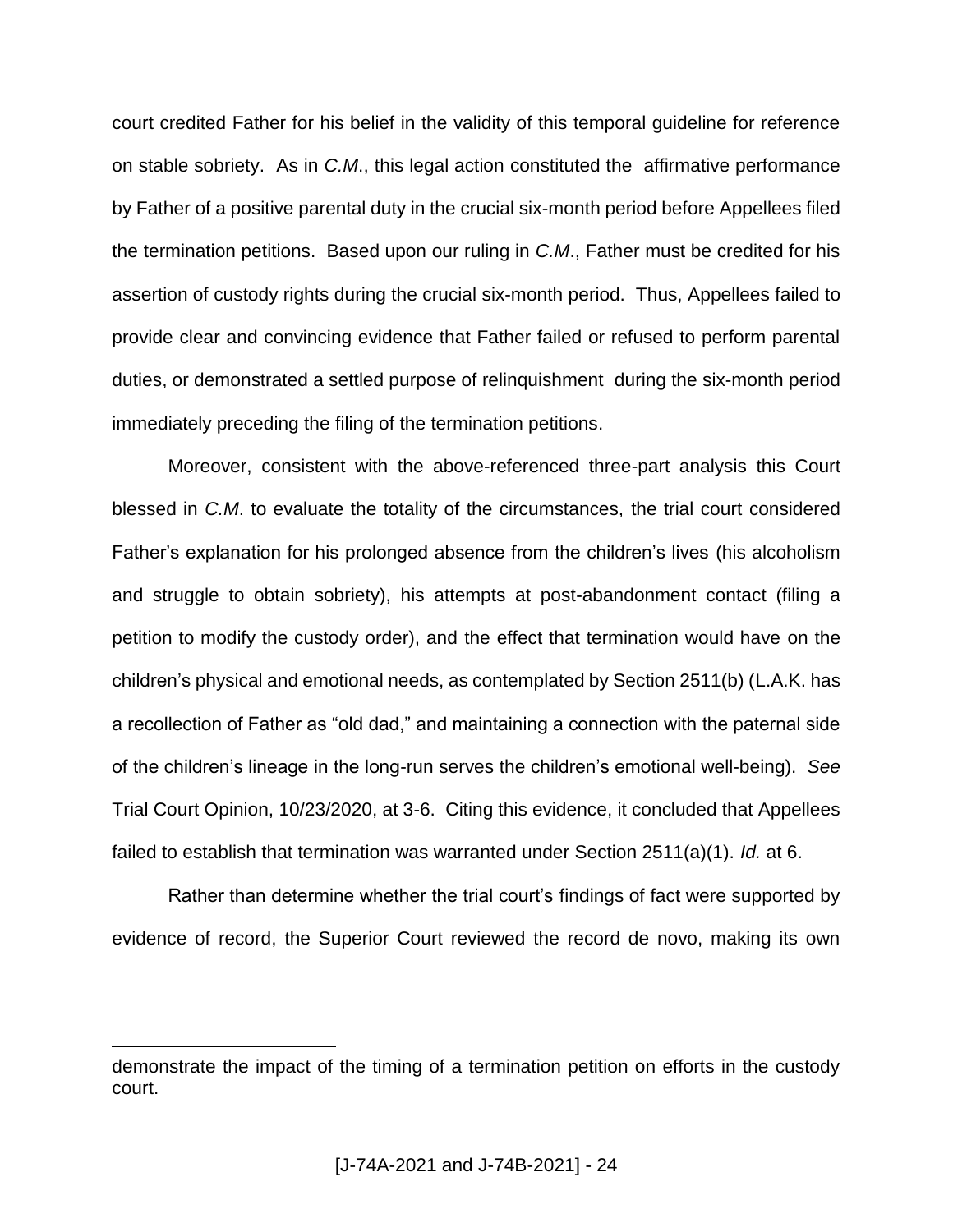credibility determinations and findings of fact.<sup>9</sup> The trial court credited Father's testimony regarding the nature and depth of his substance abuse problem, his motivation for seeking sobriety, the effort he made in conquering his alcoholism, his payment of child support and his efforts to enforce his custodial rights. This credibility determination formed the basis for the trial court's factual findings; specifically, that in consideration of the totality of the circumstances, Father exercised reasonable firmness in his attempt to overcome the barrier that kept him from performing his parental duties. *In re M.A.K.*, 414 A.2d at 1054.

Rather than reviewing the record to determine whether there was evidence to support the trial court's findings of fact, the Superior Court searched the record for evidence that would support a contrary conclusion. With regard to the trial court's determination that Father's alcoholism and journey to sobriety justified his absence from the children's lives, the Superior Court did not assess the record for factual underpinnings for these findings. Instead, in a vacuum that excluded Father's alcoholism and struggles to achieve sobriety, it emphasized testimony about Father's failure to contact the children or exercise his rights under the March 2016 custody order, which it used as a foundation for its conclusion that Father failed to perform parental duties during the six months preceding the filing of the termination petitions. The Superior Court acknowledged Father's 2019 petition to modify custody but concluded that this single attempt following "three and a half years of doing nothing does not demonstrate the sort of good faith interest and effort the Adoption Act requires." *In re Adoption of L.A..K.,* 962 WDA 2020

<sup>9</sup> *See Rebert v. Rebert*, 757 A.2d 981, 984 (Pa. Super. 2000) ("'De novo' review entails, as the term suggests, full consideration of the case anew. The reviewing body is in effect substituted for the prior decision maker and redecides the case.").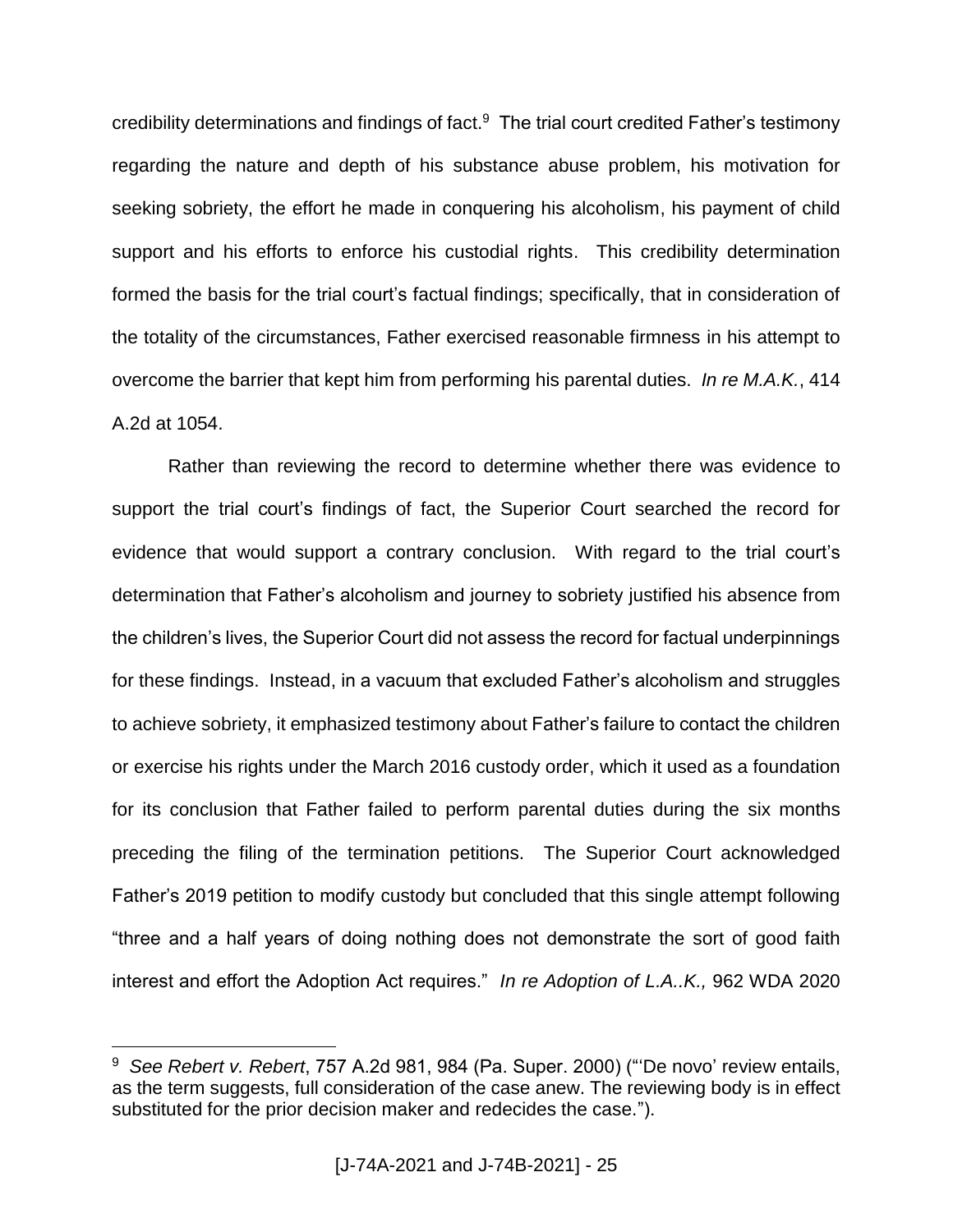at \*11. Without explanation, the Superior Court rejected the trial court's determination that Father's efforts to first obtain, and then maintain, sobriety exhibited firmness in the overcoming of an obstacle that interfered with his ability to maintain a parent-child relationship. Once again, rather than examining the record to ascertain whether there was factual support for this conclusion, the Superior Court pointed to evidence that could be cited in support of a contrary conclusion; particularly, testimony that established that Father did not contact Mother or the children, or ever attempt to exercise his custodial rights under the March 2016 order. *Id.*

Crediting the trial court's findings based on the evidence, the record reveals ample support for the trial court's findings that Father suffered from long-term alcohol addiction and that he used all available methods to overcome that obstacle to fulfill his parental obligations. Father testified that he began drinking to the point of blacking out by the age of thirteen. N.T., 7/22/2020, at 67. Father was admitted to a rehabilitation program for alcohol withdrawal symptoms within two weeks prior to his wedding to Mother and twice during the marriage. *Id.* at 68-69. In the summer of 2016, after the parties separated, Father lost his nursing position because of the amount of work he was missing because of serial stays in rehabilitation facilities. *Id.* at 71-72. Since the parties' separation, Father has attended inpatient rehabilitation programs six times. *Id.* He testified that during this period, he "couldn't start drinking without it getting out of control[,]" and that he suffered seizures when he would try to stop. *Id.* at 73. Father lived with Paternal Grandmother, where he "holed up in [his] sister's old bedroom, drinking [himself] to death[,]" until Paternal Grandmother asked him to leave. *Id.* at 79. He also endured periods of homelessness and unemployment, during which he would live in hotel rooms obtained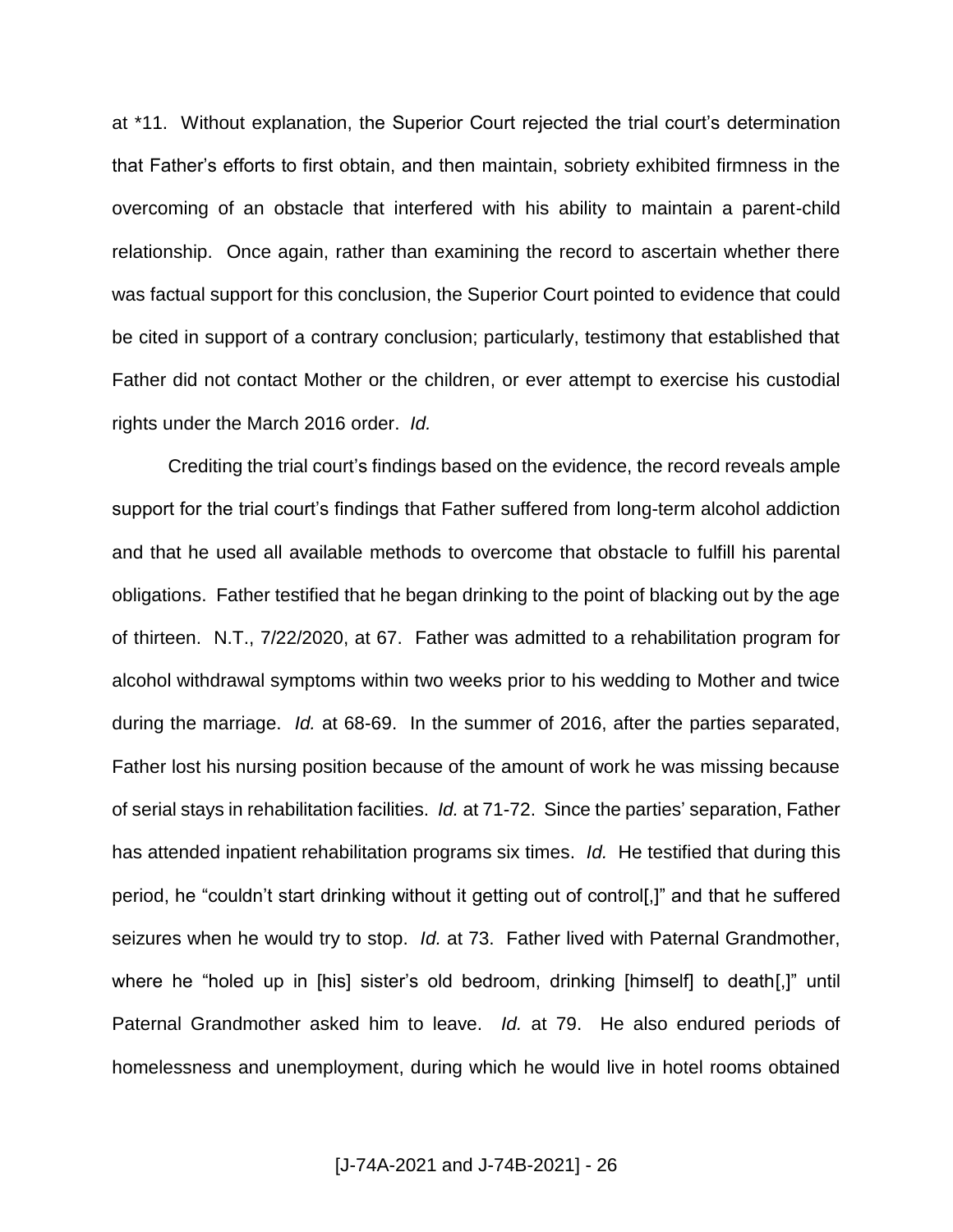with money given to him by friends. *Id.* at 79-80. In 2016, Father was charged with driving under the influence and as a result of that, he lost his driver's license until February 2020. *Id.* at 75-76.

Father testified that if not for the children, he would not have had the strength to persist in his quest to obtain sobriety. *Id.* at 74. The trial court found this testimony to be credible. Further, Father indicated that through the years of struggle, the children were "the only thing that kept [him] going" and that the thought of rebuilding his relationship with the children "kept [him] trying." *Id.* Father hit "rock bottom" in October 2018, when he was admitted to a rehabilitation program at UPMC's Presbyterian Hospital. *Id.* at 75, 80. At that time, Father's withdrawal symptoms, including hallucinations, were worse than they had ever been. *Id.* at 80. He realized he had been an alcoholic for all of his adult life, and "the whole reason to get sober" was so that he could see his children again. *Id.* To maintain sobriety, Father participated in over five hundred Alcoholics Anonymous meetings and also attended a similar program, Celebration Recovery. *Id.* at 80-81. At the time of the hearing, Father had stopped attending meetings, although he still used certain aspects of them that he finds to be helpful. *Id.* at 82-84. Father testified that his "recovery is living my life." *Id.* at 82. With particular regard to Father's failure to contact the children between 2016 and 2019, Father testified as follows:

> One of the issues I did have with multiple relapses and recoveries that I've had was trying to take on too much too fast. The whole reason I stayed away from my kids was because I had no business being around them most of the time or even having contact with them. I figured … that it would be more traumatic for them to see me come in and out of their life [sic], so I didn't until -- I had been telling them I've been looking forward to that year of sobriety. I was going to file my paperwork to try and see my children, which I did, whenever I got my year sober.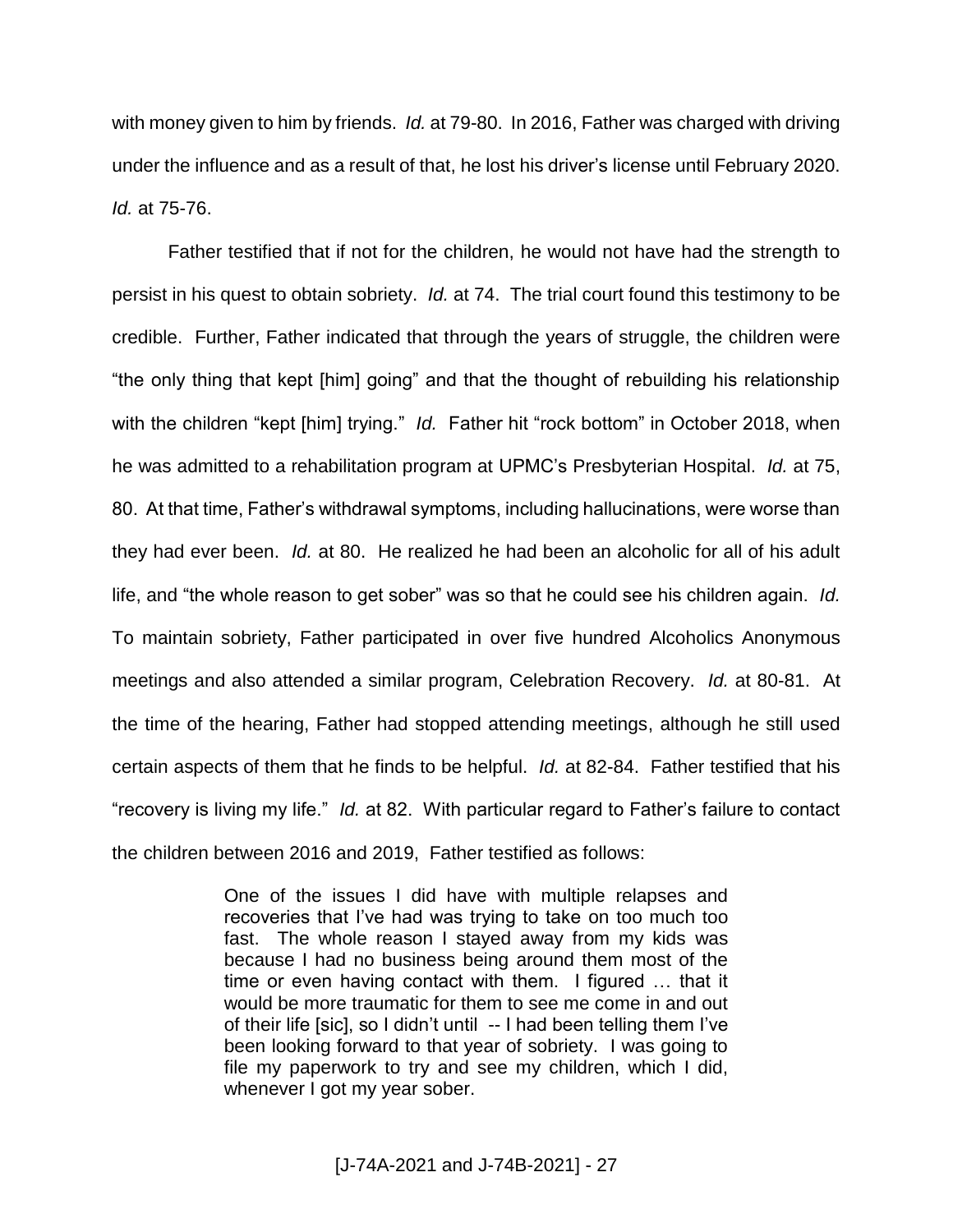*Id.* at 87. Father further explained that he got the idea to wait for a year of sobriety from his familiarity with the Alcoholics Anonymous program, as it frequently uses a year of sobriety as a benchmark for resuming various activities, such as dating. *Id.* Father also testified that once he obtained a full year of sobriety, he "was confident enough that [he] could keep it and move forward with seeing [his] children at that point." *Id.* at 87-88. Once he marked a year of sobriety, Father filed his petition seeking to modify the custody order. *Id.* at 94. Mother agreed that it was best for the children that Father was not involved with the children while he was in the depths of his active alcoholism, *id.* at 27-28, and no witness contested the fact that Father had maintained sobriety for the period of time he claimed.

This Court has repeatedly stated that in termination cases involving close calls, deference to the trial court's determination is particularly crucial. *Interest of S.K.L.R.*, 256 A.3d 1108, 1124 (Pa. 2021) ("When a trial court makes a 'close call' in a fact-intensive case involving … the termination of parental rights, the appellate court should review the record for an abuse of discretion and for whether evidence supports that trial court's conclusions; the appellate court should not search the record for contrary conclusions or substitute its judgment for that of the trial court."); *In re Adoption of S.P.*, 47 A.3d 817, 826-27 (Pa. 2012) ("[E]ven where the facts could support an opposite result, as is often the case in dependency and termination cases, an appellate court must resist the urge to second guess the trial court and impose its own credibility determinations and judgment; instead we must defer to the trial judges so long as the factual findings are supported by the record and the court's legal conclusions are not the result of an error of law or an abuse of discretion."); *S.K.L.R.*, 256 A.3d at 1124 ("[T]his abuse-of-discretion standard of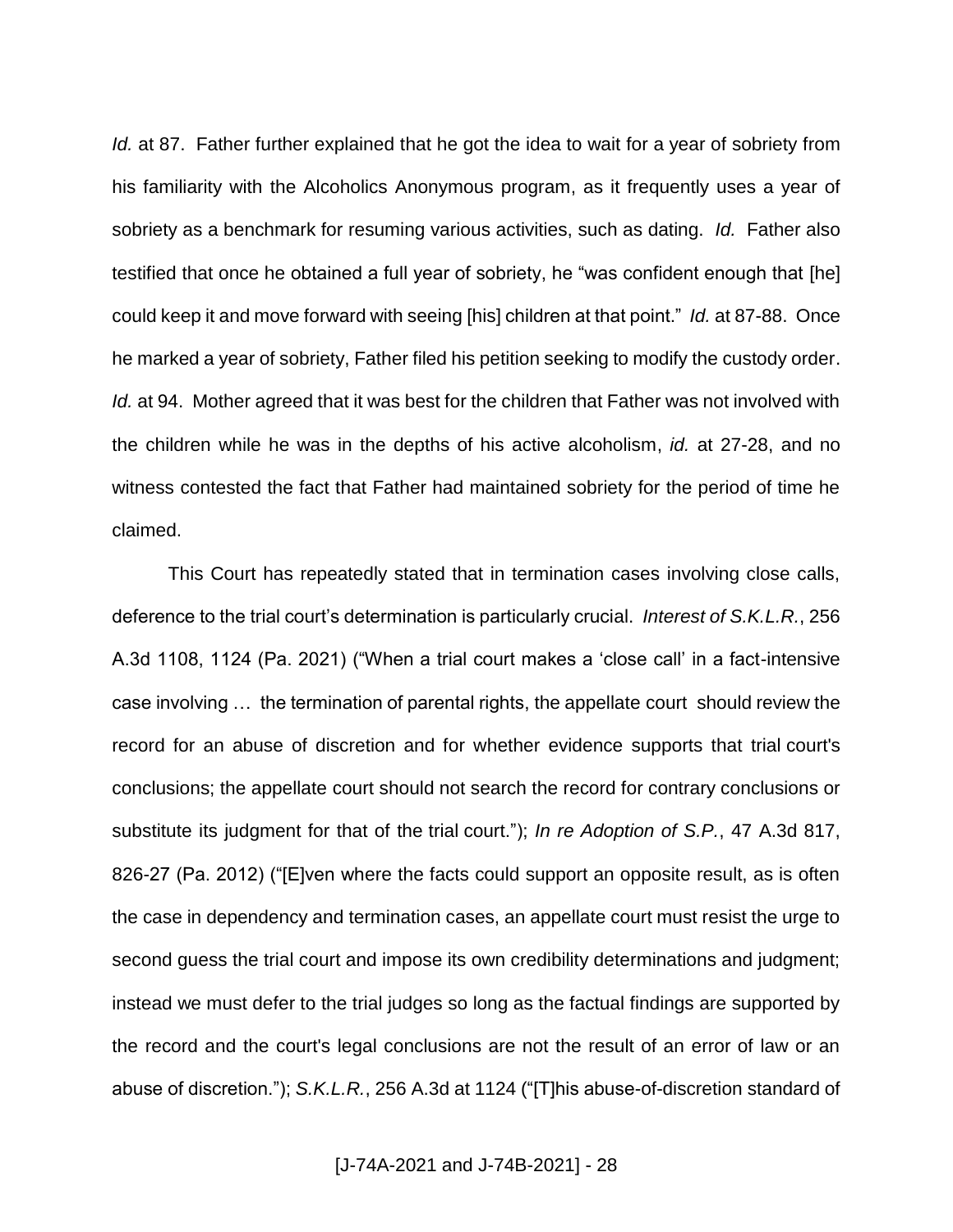review is crucial in termination proceedings, as appellate courts 'are not in a position to make the close calls based on fact-specific determinations.'") (quoting *In re R.J.T.*, 9 A.3d 1179, 1190 (Pa. 2010) . This case is a "close call." It is obvious that Father had no contact with his children for a prolonged period of time. The Superior Court discredited Father based on the fact that the children were accessible to him. He knew where they were and he could have triggered the custody proceeding to access them or at least sent cards, made telephone contact or sent presents. The trial court, however, credited his testimony (and Mother's acquiesce in it) that while in the throes of alcoholic behavior resulting in temporary homelessness, loss of his nursing and driver license and joblessness, he was unfit to maintain anything other than a possibly sporadic and potentially destructive relationship with the children. The trial court accepted that in Father's view, his absence from the children's lives was in their best interest.

Most critically, the trial court accepted Father's assessment that based on knowledge he attained by participating in Alcoholics Anonymous, until he reached a year of sobriety, he could not be confident of his commitment to it. And so he waited for that anniversary to file his custody petition. The Superior Court instead concluded that at some point earlier in the year of sobriety, he should have made contact with the children and the filing of the custody petition was too little, too late. After hearing the testimony and assessing credibility, the trial court credited Father.<sup>10</sup> *See Adoption of S.H.*, 383 A.2d

<sup>&</sup>lt;sup>10</sup> As discussed, this case involves a petition for the termination of parental rights filed by one parent against the other. In *C.M.*, we recognized that such a case develops in a fundamentally different manner than a petition for the termination of parental rights filed by a child protective agency. *C.M*., 255 A.3d at 369. When an agency initiates the action, the children have been in the care of the agency and the parent's ability and willingness to fulfill parental obligations have been documented. When a parent initiates the action,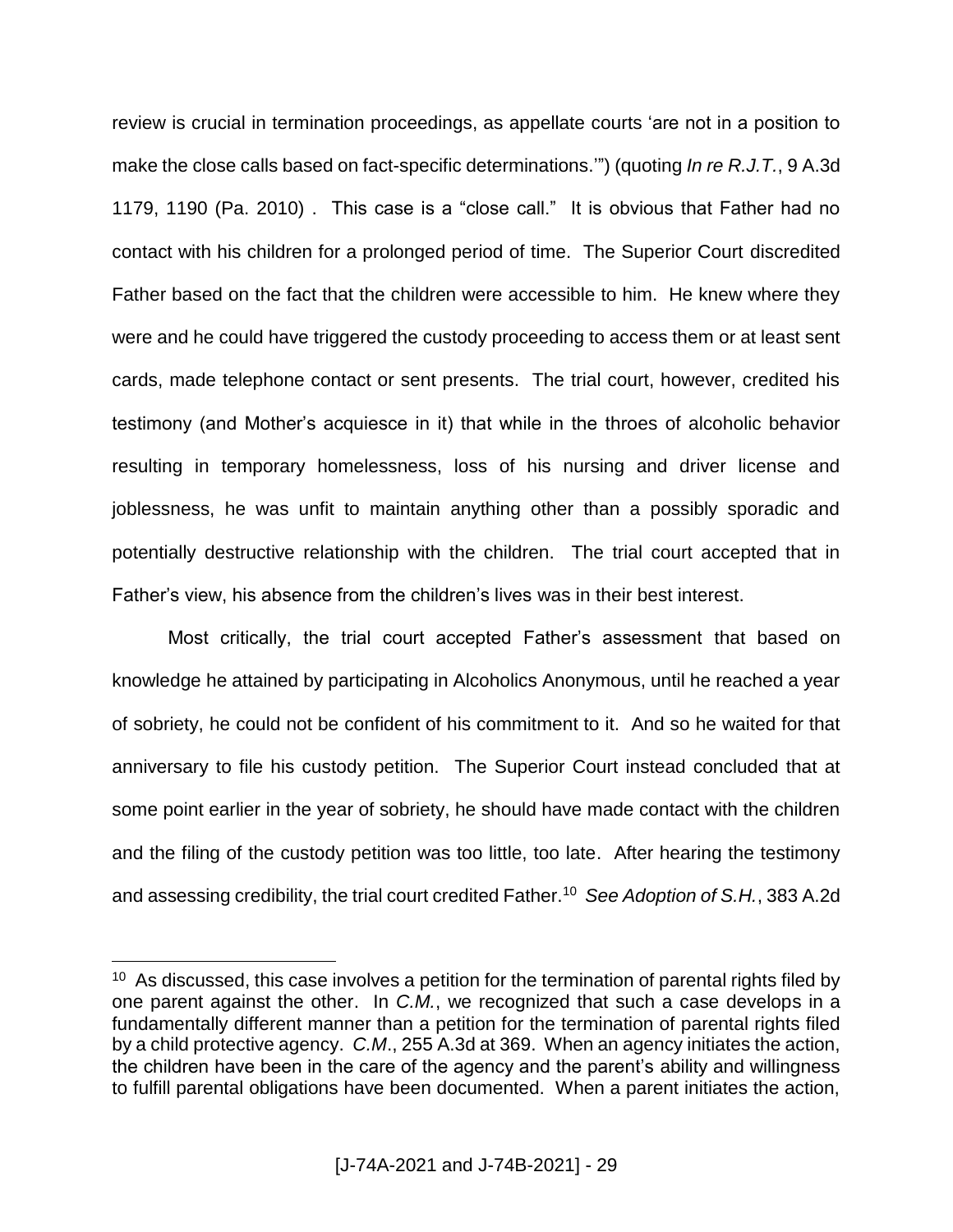529, 532 & n.2 (Pa. 1978) (the function of the trial court is to resolve the conflicting testimony of witnesses, and appellate courts may not reweigh the credibility determinations).

We further find it relevant that the trial court recognized the crucial future role of the custody court in its denial of the petition to terminate. Father availed himself of a custody court prior to the filing of this termination petition and therapeutic reunification was ordered. At the termination hearing, Mother and Stepfather expressed the legitimate concern about the impact of Father's reinsertion into their lives on the children and their relationship with them. The trial court wisely recognized that his denial of the termination petition would not catapult Father into the children's lives without necessary acclimation and boundaries. This modified custody order, in the trial court's opinion, bolstered its

there has been no prior external examination of the parent's conduct. This difference is reflected in the nature of the evidence presented at the termination hearing. As we recognized in *C.M.*, a case brought by an agency will have the objective testimony of caseworkers and program providers, in contrast with a case like the one before us where the evidence may consist largely of the subjective testimony of one parent against the other. *Id.* ("Where the interests at stake for each witness are so uniquely fraught, such testimony is qualitatively different from the testimony provided in agency-initiated cases.") Thus, specificity and corroboration are critical for the foundation of competent evidence in cases of termination petitions filed by one parent against another. *Id.*

In this case, Father did not offer expert testimony in support of his own recitation of the effects of his alcoholism on his life or the relationship with his children; his multiple failed rehabilitation efforts or the significance of a year of sobriety in the context of a lifetime of abuse and addiction. Likewise, Appellees did not offer expert testimony to refute Father's evidence in support of overcoming the barrier. However, following the caution expressed in *C.M.*, we observe that Father's testimony was specific and more importantly, critical points were uncontradicted: Father maintained sobriety for a year prior to seeking a modified custody order; the custody petition was filed in the six months immediately preceding the filing of the termination petition; Father maintained his sobriety up to the time of the custody hearing. The remainder of the testimony was subject solely to the trial court's credibility determinations.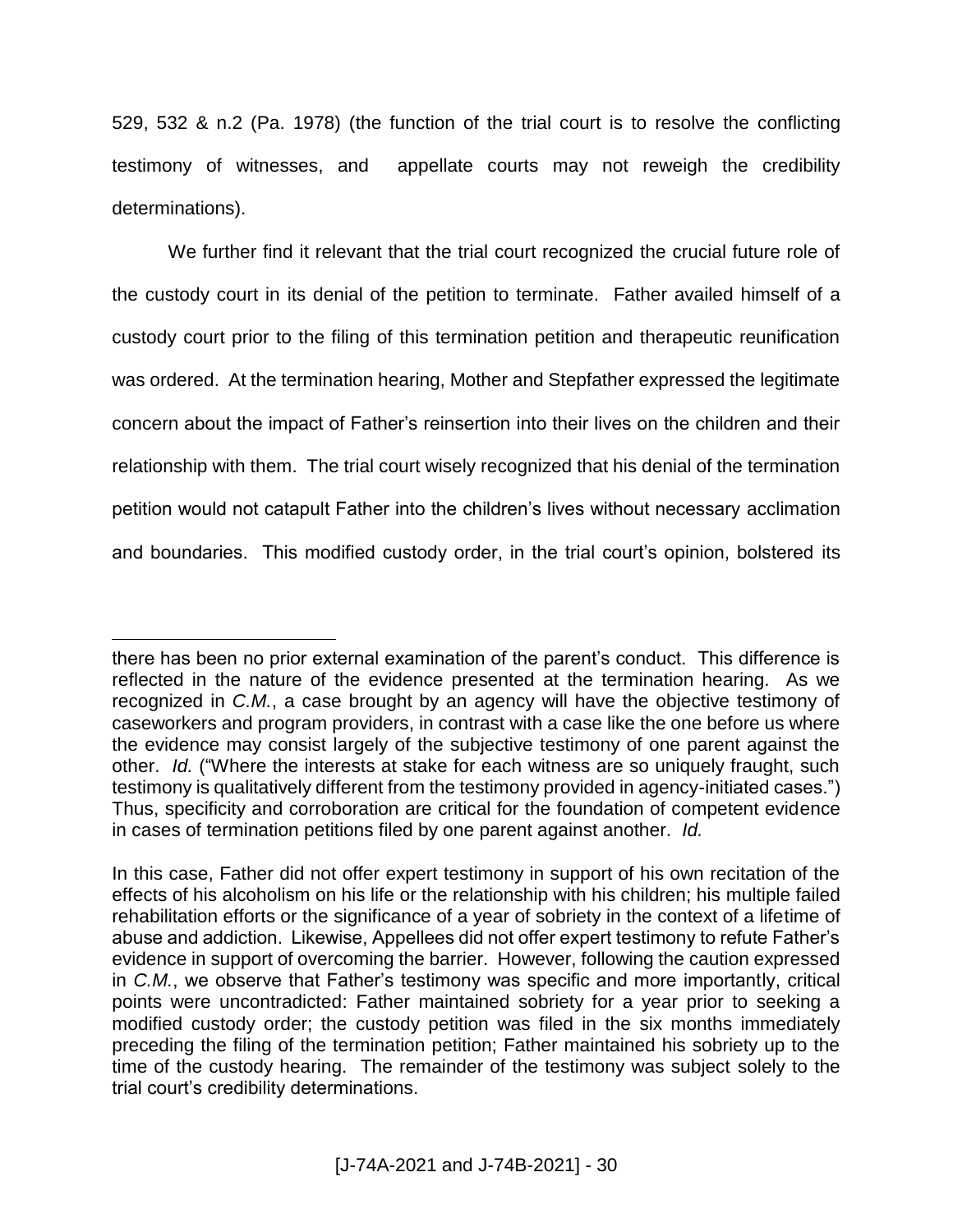conclusion that nurturing the thread of the relationship that Father had with the older  $child<sup>11</sup>$  and cultivating the existing relationship with Father's family would serve the emotional well-being of the children. In *C.M.*, we explained the appropriate lens through which to view the stakes at issue in private termination proceedings where the stability and care of children are being provided by the parent seeking termination:

> In further contrast to dependency-related termination cases, which involve the ever-looming threat of harm to a child returned to parents who have already demonstrated an inability to provide proper basic care, there is no evidence or argument in this record suggesting any harm might befall C.M. in the event Father's custody case proceeds, or even that her current home environment and routine would change in any way. Unlike a child in foster care, C.M.'s consequence is not zero-sum; she remains with her known family either way, but only one possible outcome to this litigation includes an opportunity to establish a meaningful relationship with her biological father and siblings.

*C.M*., 255 A.3d at 370; *see also In re Adoption of Hamilton,* 549 A.2d 1291, 1296 (Pa. Super. 1988) ("We emphasize that there was nothing in the record to suggest that termination of Hamilton's relationship with his daughter was necessary or that it would serve her needs and welfare.").

This evidence supports the trial court's findings that Father struggled with alcoholism and made repeated attempts at obtaining sobriety between 2016 and 2019; that these struggles were the reason Father did not contact the children during that time; that Father's quest for sobriety was driven by his desire to rebuild parental relationships with the children; and that Father distanced himself from the children out of a concern for their best interests. *See* Trial Court Opinion, 10/23/2020, at 5. It was within the trial

 $\overline{a}$ <sup>11</sup> We note that although the younger child had not articulated a relationship with Father, the blood siblings' future relationships with Father are inextricably intertwined.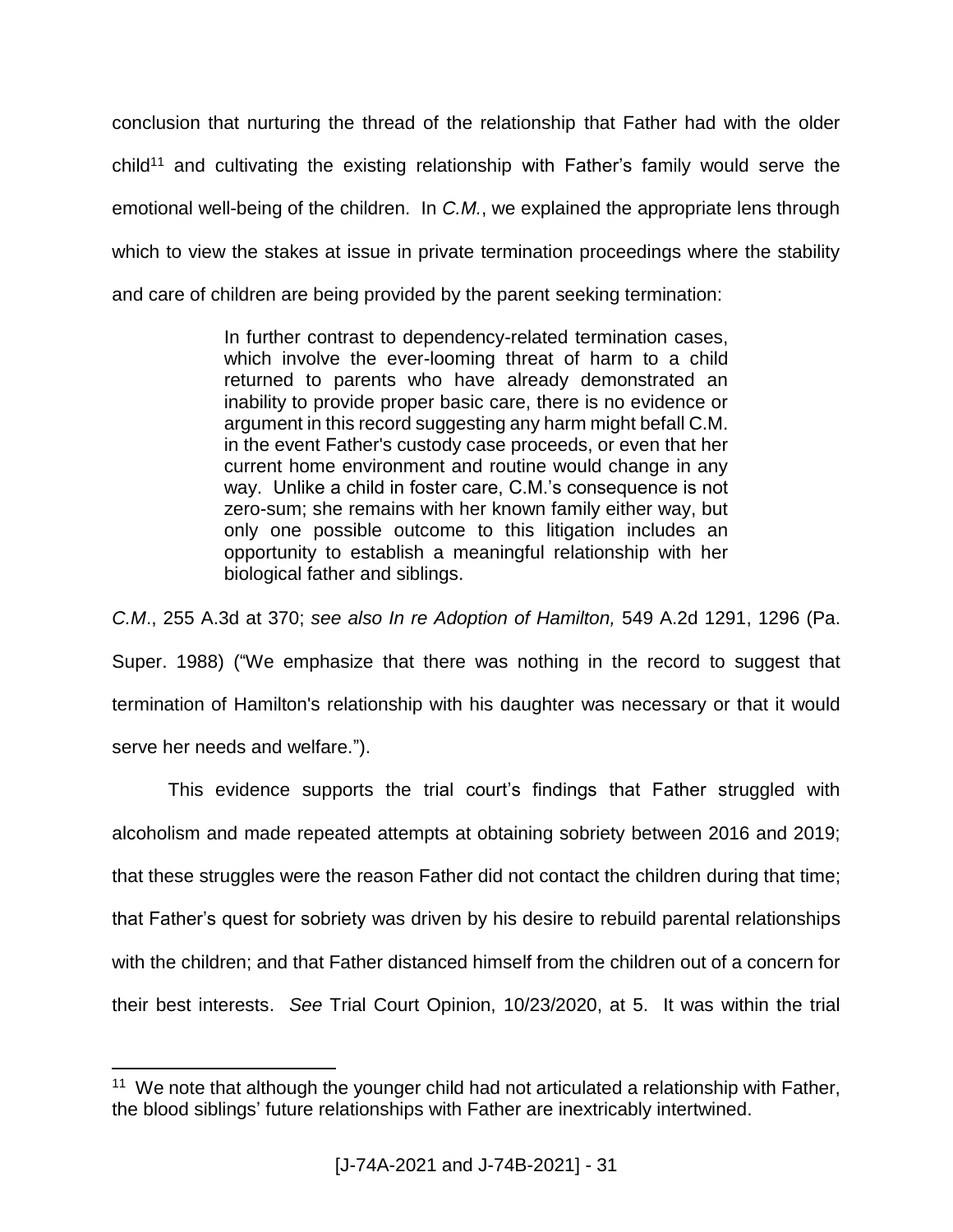court's discretion to credit this testimony and conclude, as a finding of fact that the Superior Court was bound to respect, that in view of the totality of the circumstances, that Father acted with reasonable firmness in overcoming the obstacles that kept him from performing parental duties. *In re M.A.K.*, 414 A.2d at 1054. The trial court concluded that Father's conduct (his failure to maintain the parent-child relationship) was reasonably explained, and in such circumstances, our law provides that parental rights will not be terminated. *Burns*, 379 A.2d at 540. Finding no abuse of discretion in the trial court's ruling that Appellees failed to prove their case under Section 2511(a)(1) by clear and convincing evidence, we conclude that the Superior Court erred in ruling to the contrary.

The Superior Court, based upon its ruling on Section 2511(a)(1), declined to address Appellees' contention that the trial court erred in denying termination of Father's parental rights under Section 2511(a)(2). This case directly impacts the lives of children and their familial relationships and the contours of their future circumstances have been left undetermined for the two-plus years of this litigation. The trial court decided the parental incapacity grounds for termination based essentially on the same facts as it did the parental abandonment claim. As the analysis under Section  $2511(a)(2)$  in this case is straightforward and we feel it unwise to further hold the children's lives in abeyance, we will decide the Section 2511(a)(2) challenge instead of remanding to the Superior Court. Based upon the certified record and the trial court's decision on the issue, we affirm the trial court's decision.

Section 2511(a)(2) provides as follows:

**(a) General rule.--**The rights of a parent in regard to a child may be terminated after a petition filed on any of the following grounds:

\* \* \*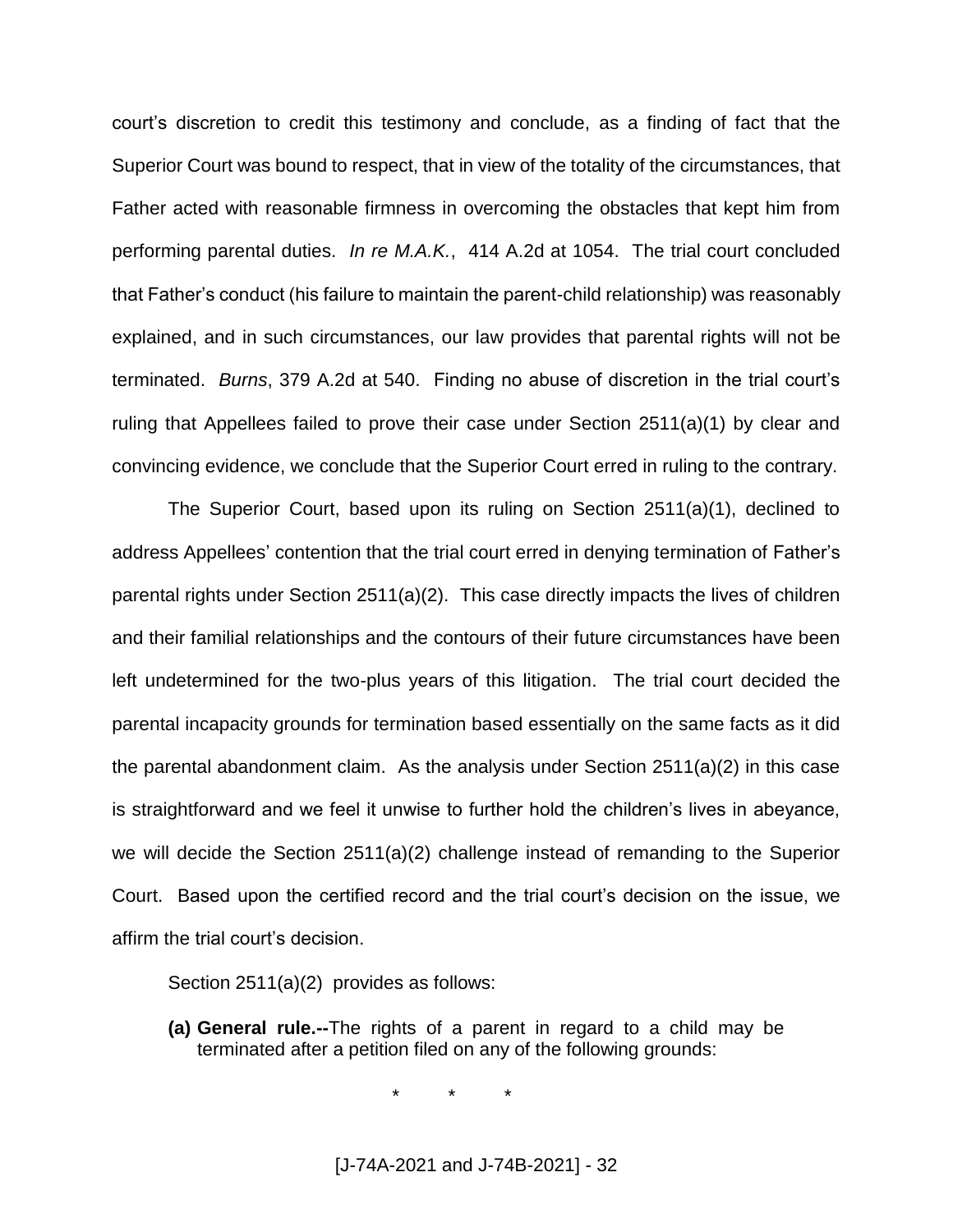(2) The repeated and continued incapacity, abuse, neglect or refusal of the parent has caused the child to be without essential parental care, control or subsistence necessary for his physical or mental well-being and the conditions and causes of the incapacity, abuse, neglect or refusal cannot or will not be remedied by the parent.

23 Pa. C.S. § 2511(a)(2). *In re Adoption of S.P.*, 47 A.3d 817, 827 (Pa. 2012), Pennsylvania courts have developed a three-part test to determine if the requirements of Section 2511(a)(2) have been satisfied: the moving party must prove by clear and convincing evidence that there is (1) repeated and continued incapacity, abuse, neglect or refusal; (2) that such incapacity, abuse, neglect or refusal caused the child to be without essential parental care, control or subsistence; and (3) that the causes of the incapacity, abuse, neglect or refusal cannot or will not be remedied. *See, e.g., In re Geiger,* 331 A.2d 172, 173-74 (Pa. 1975) (applying Section 311(2) of the Adoption Act of 1970, the predecessor to Section 2511(a)(2) with identical language); *Matter of M.P*., 204 A.3d. 976 (Pa. Super. 2019); *In e: N.A.M.*, 33 A.3d 95, 100 (Pa. Super. 2011).

The trial court found the first requirement to have been satisfied, since as a result of Father's alcoholism, there was continued incapacity by Father to assume his parental duties from at least 2016 until after he achieved sobriety. Trial Court Opinion, 10/23/2020, at 5-6, Father did not contest this finding. Father's Brief in Opposition to Termination of Father's Parental Rights at 17. The trial court did not, however, find that the second or third requirements were satisfied. The children were not without essential parental care, control or subsistence, as they were in the care and control of their Mother (and later Stepfather) during this period. Trial Court Opinion, 10/23/2020, at 6. Moreover, the primary cause of the incapacity was in fact remedied, as Father attained sobriety in or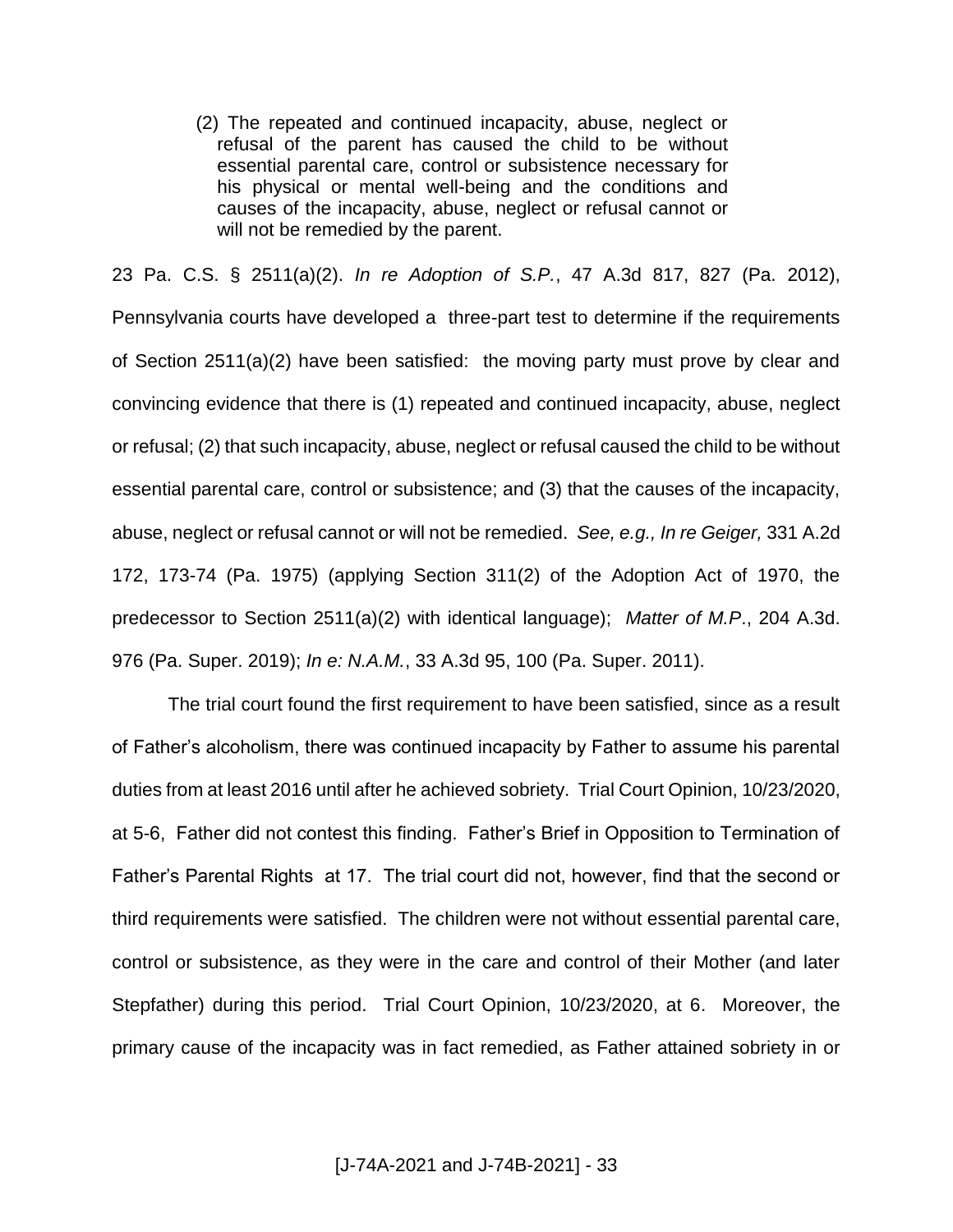around October 2018 and maintained sobriety up to the time of the termination hearing in July 2020. 12 *Id.*

Sufficient evidence of record supports the trial court's findings. No evidence of record suggests that the children have at any time, while in the care of Mother and Stepfather, been without essential parental care, control or subsistence. In Appellees' brief filed in the Superior Court, they argued that Father, as a result of his alcoholism, abandoned the children and thus, he failed to provide any essential parental care, control or subsistence. Appellant's Brief at 25. Appellees do not argue that because of Father's incapacity, the children were in fact without essential parental care, control and subsistence. Lastly, while Appellees speculate that Father may not be able to maintain his sobriety over time, pointing to his decision not to seek continued follow up care or treatment for his addiction, *id*. at 26, the certified record contains no evidence that as of the date of the evidentiary hearing before the trial court, that there had been any relapses. To the contrary, the evidence of record firmly supports that Father has achieved and maintained sobriety and has thus remedied the cause of his incapacity.

For these reasons, sufficient evidence of record supports the trial court's determination that Mother and Stepfather failed to satisfy the statutory requirements under Section 2511(a)(1) or Section 2511(a)(2).

The order of the Superior Court is reversed and the case is remanded to the Superior Court with instructions to reinstate the order of the trial court.

Justices Saylor, Todd, Dougherty and Wecht join the opinion.

<sup>&</sup>lt;sup>12</sup> At oral argument of this appeal in November 2021, counsel for Father represented that Father remained sober.